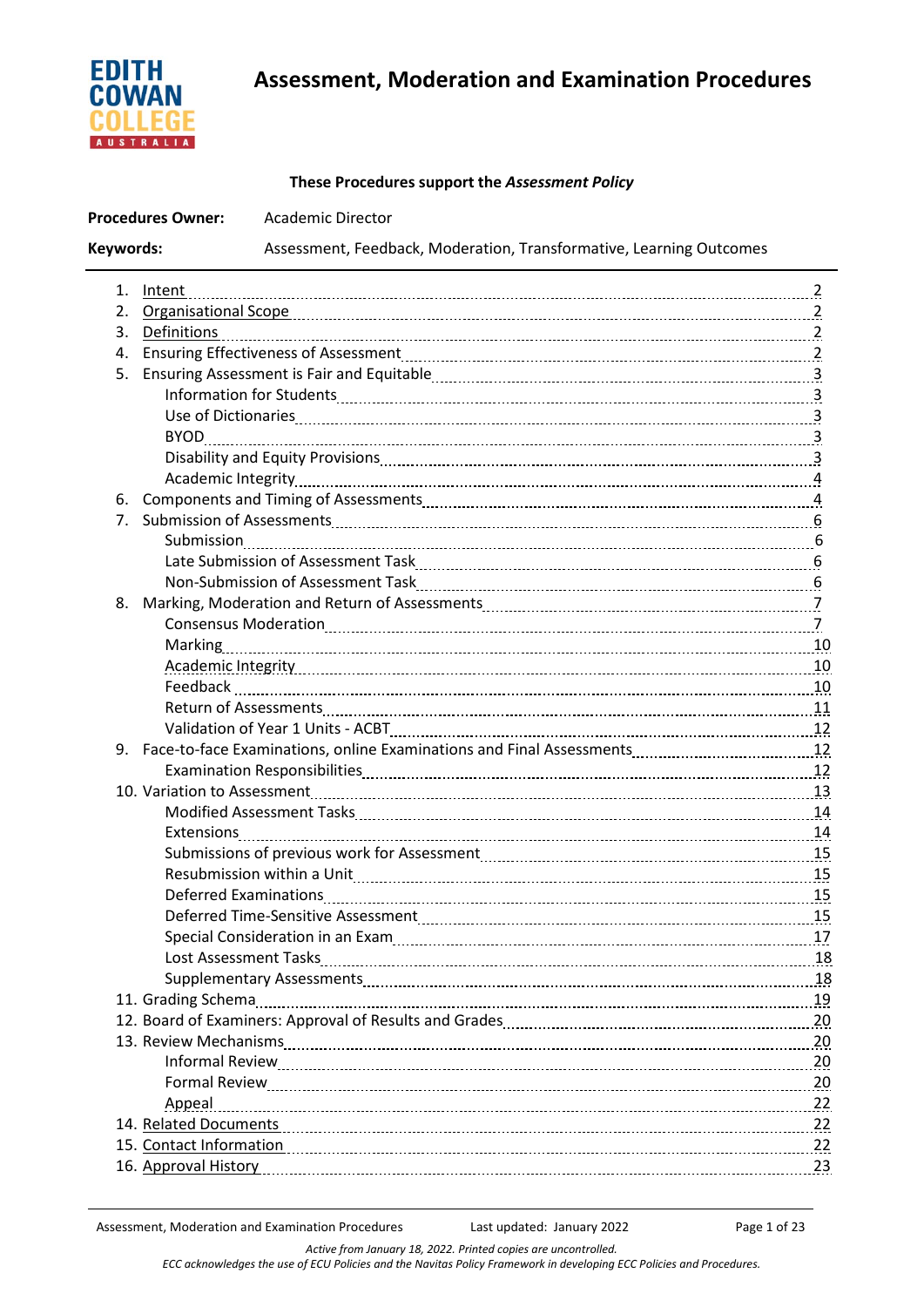

# **1. INTENT**

- 1.1 These Procedures are intended to:
	- a) assist all Staff in designing, implementing, Moderating and evaluating Assessment Tasks as required by the Assessment Policy; and
	- b) provide information to Students on Assessment design, grading schema and variations to Assessment.
- 1.2 These Procedures support the *Assessment Policy.*

## **2. ORGANISATIONAL SCOPE**

2.1 These Procedures apply to all Units and Courses taught at or on behalf of the College irrespective of the location of teaching or mode of learning.

## **3. DEFINITIONS:**

3.1 The *Glossary of Policy Terms* applies to these Procedures.

## **4. ENSURING EFFECTIVENESS OF ASSESSMENT**

- 4.1. ECC Assessment practices are designed to facilitate learning and maintain standards that re commensurate with those required for Students to transition into university-level studies.
- 4.2. Effective Assessment design must include consideration of the following key elements:
	- a) LearningOutcomes: Learning Outcomes must be Valid, measurable, and aligned to the purpose of the Course and/or Unit;
	- b) Assessment Type: Assessment Types must be an appropriate format and genre for Students to demonstrate achievement in relation to the Learning Outcomes being assessed. Generally, a variety of Assessment Types will be required across a Course to ensure all Learning Outcomes are assessed;
	- c) Assessment Task: Assessment Tasks must be developmentally appropriate to the stage of the Course, be conceived in meaningful relationship to each other and to Assessment in related Units and must clearly describe what Students are required to do;
	- d) Evaluation/Markingsystem: Marking criteria must be explicitly aligned with Learning Outcomes being assessed and must align with Benchmarked Standards of performance;
	- e) Moderation: Moderation procedures must ensure Reliable judgement in relation to Benchmarked Standards during all phases of the Assessment cycle; and
	- f) Student Identity Verification: The identity of the Student completing the task (authorship) must be able to be verified.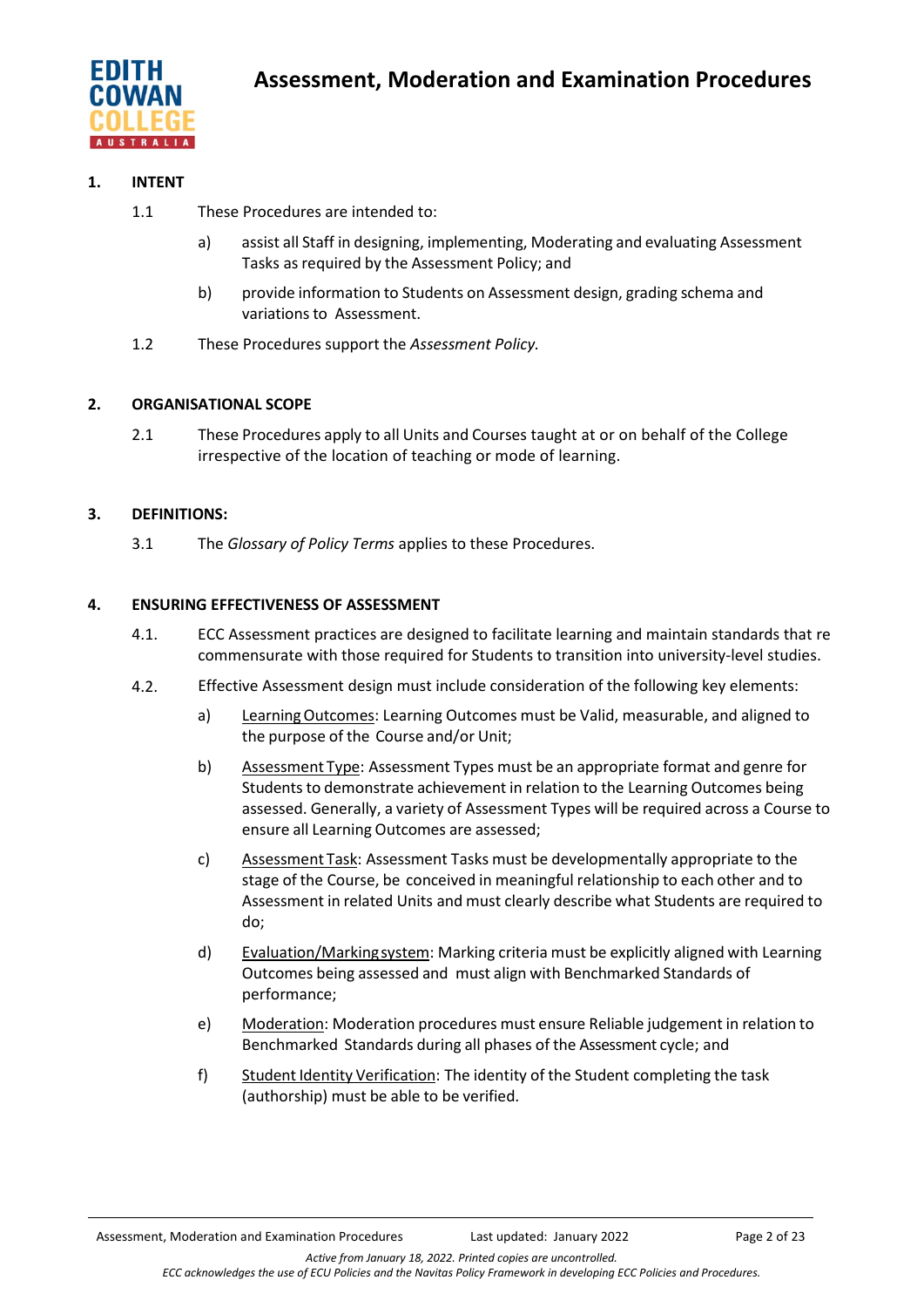

## **5. ENSURING ASSESSMENT IS FAIR, EQUITABLE AND TRANSPARENT**

## **Information for Students**

- 5.1. The Assessment regime, including Assessment Types and weighting, must be listed in the Unit Outline and made available at the start of the Study Period and cannot be varied after being 'published' on Moodle.
- 5.2 Assessment information for Students will be detailed in a designated location in Moodle and must include:
	- a) the Assessment Type;
	- b) the Assessment Task requirements;
	- c) the relevant Learning Outcome(s);
	- d) the weighting;
	- e) the due date and time (and penalties for late submission);
	- f) the Marking criteria and standards or rubric;
	- g) whether the task is to be completed individually or in a group; and
	- h) exemplars of requirements as appropriate.
- 5.3 At the commencement of the Unit, Students are to be given information about:
	- a) Academic Integrity at the College, including the *Academic Integrity Policy*, *Academic Misconduct Procedures* and available Student resources;
	- b) any Mandatory Assessment Tasks or other mandatory requirements to passthe Unit;
	- c) where possible, any form of variation to Assessment that will be unavailable for the Unit; and
	- d) activities where participation will be assessed.

## **Use of Dictionaries**

- 5.4 English-Foreign Language dictionaries (with direct translations only) are permitted in all Assessments, including examinations unless specifically precluded in advance. In such cases, the Students will be given at least one-weeks' notice of that ban.
- 5.5 Specialist dictionaries(e.g. Computing/IT dictionary, Business dictionary) and Advanced Learner Dictionaries are not permitted in any test or Examination.

## **Bring Your Own Device (BYOD)**

5.6 Students are required to provide their own laptop, tablet or other personal device (BYOD) for classroom use, including for Assessment Tasks. This should include any specified required software, as per the BYOD guidelines. Refer to the *BYOD Checklist*.

## **Disability and Equity Provisions**

- 5.7 ECC offers flexibility in Assessments with respect to Students with a disability and Students are made aware of this at the start of the Study Period. Students can be identified as having a disability either on admission (application form), on Enrolment (via portal input of information) or via communication with a Staff member.
- 5.8 In the event that a Student is identified as being disadvantaged by Assessment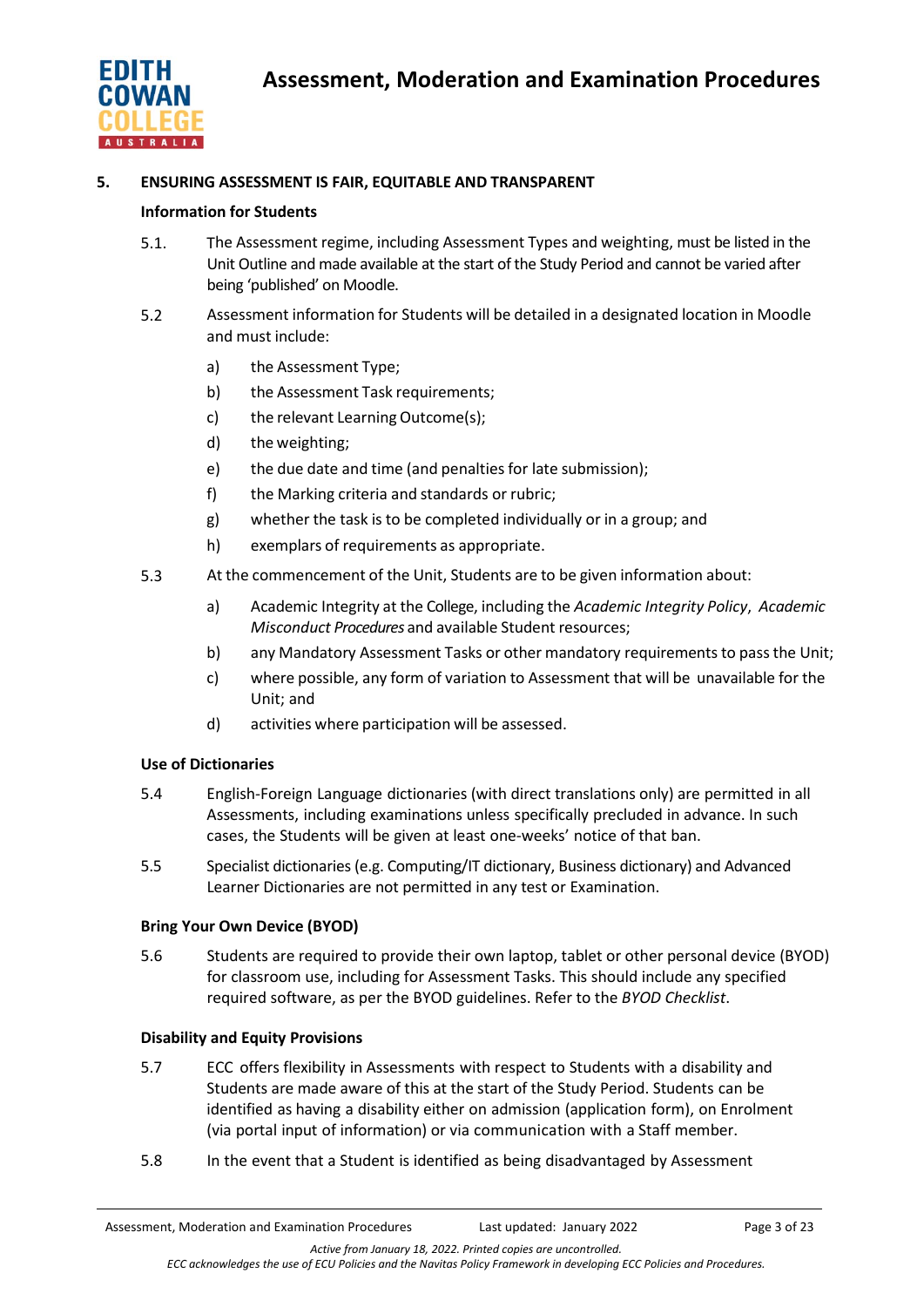

strategies because of a particular physical and/or sensory disability, they will be referred to the Academic Program Coordinator or Student Counsellor who will seek professional advice (as applicable) and advise the relevant Lecturers and the Student and Academic Services (for scheduling of examination purposes) of the disability.

- 5.9 A summary of the professional advice and appropriate intervention strategies will be issued as soon as practicable to staff undertaking Assessment processes.
- 5.10 The *Assessment Guidelines – Disability and Equity* are included in Academic Staff induction and are on the ECC website for Student Information.

# **Academic Integrity**

- 5.11 Students are informed and educated about Academic Integrity at the start of and throughout their studies at ECC.
- 5.12 For each Unit, the Unit Outline and Assessment guidelines identify the importance of Academic Integrity and how it will be monitored in the unit.
- 5.13 Students are tasked with completing an online Academic Integrity module at the start of their studies with ECC and are provided with plagiarism detection tools such as Turnitin.

# **6. COMPONENTS AND TIMING OF ASSESSMENT**

- 6.1 Academic Program Coordinators will identify performance criteria and standards for Unit Learning Outcome(s) and ensure Assessment Tasks within Units provide evidence for the progressive attainment of Course Learning Outcomes.
- 6.2 A variety of Assessment Types appropriate to the discipline must be used across a Course, including Assessment Types that assess written and oral communication.
- 6.3 The selection of Assessment Types across a Course will assist the College to assure compliance with its Academic Integrity Policy.
- 6.4 Courses must include Assessment Tasks must that are authentic, requiring Students to use the same combinations of knowledge, skills and attitudes that they would need to apply in relevant work or life situations.
- 6.5 Cumulative Assessment, where a Student builds from early work to later work, is encouraged at the Course and Unit level. This could include, for example, scaffolded Assessment where a draft is followed by a final task within the same Unit, with the latter demonstrating a response to earlier Feedback.
- 6.6 Assessment Tasks within each Unit must elicit appropriate and adequate evidence consistent with the stated Unit Learning Outcomes.
- 6.7 Any Time-Sensitive Assessment Task must be clearly specified in the Unit Outline. A Time-Sensitive Assessment Task that is submitted late will be given a Mark of zero (0), unless Special Consideration is given. An extension of time will not be available for a Time-Sensitive Assessment Task. Where Special Consideration is given, the Student may be asked to complete an alternative and equivalent Assessment Task.
- 6.8 The quality and extent of engagement in learning and teaching activities may be a component of Assessment.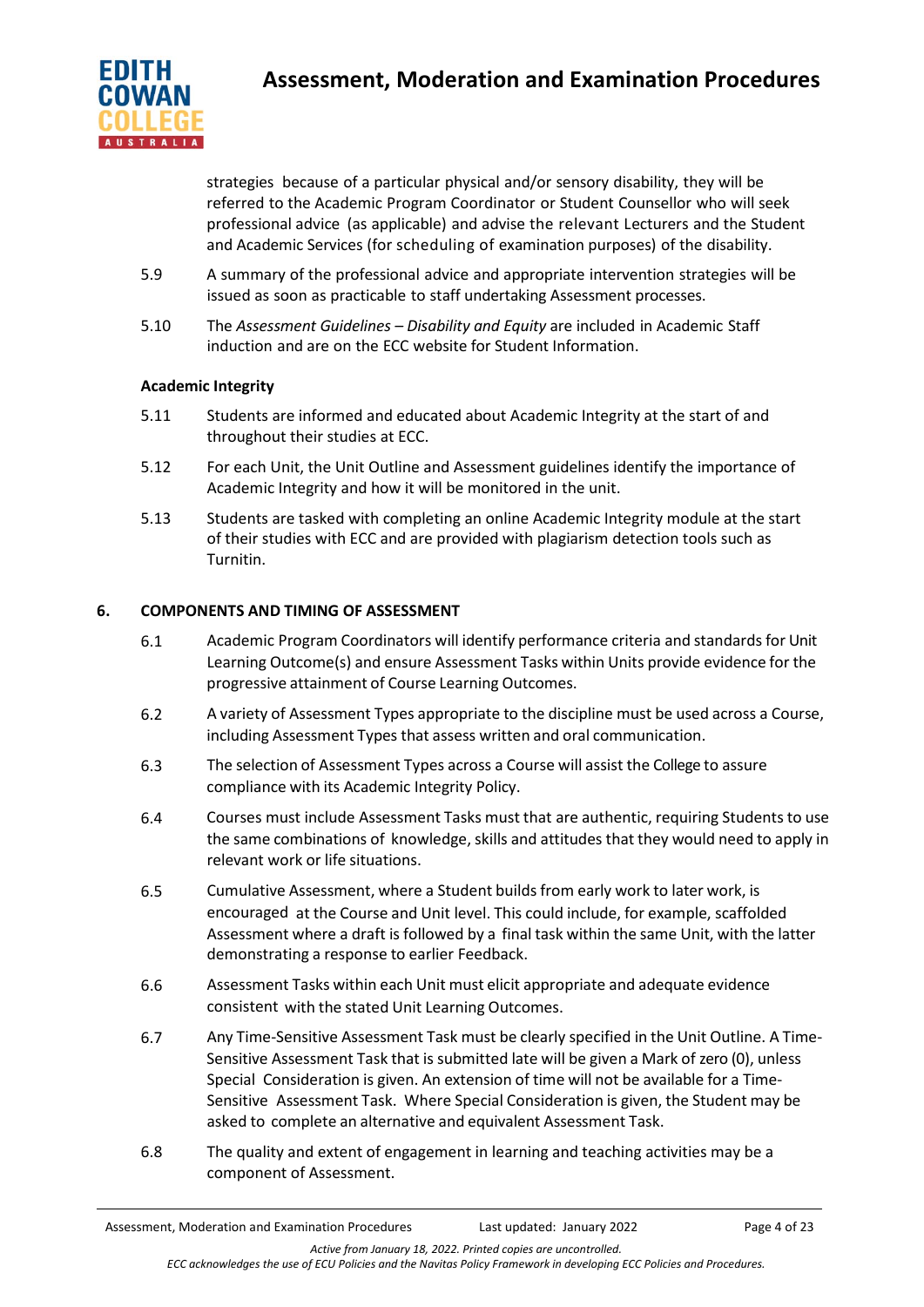

- 6.9 While attendance at allscheduled learning activities is strongly encouraged and considered essential for Student success, attendance may not be a component of Grades for Students, i.e. Marks cannot be awarded for attendance alone. Attendance may be mandatory (required for Unit completion) under certain circumstances. Reasonsfor mandatory attendance may include:
	- a) statutory issues such as mandatory occupational health and safety training;
	- b) professional accreditation requirements; or
	- c) a Student's absence would have a significant effect on other Students' studies.
- 6.10 Assessment Task weightings must follow the guidelines below, unless the Academic Director has approved a variation:

| <b>Assessment Type</b>                         | <b>Requirements</b>                                          | Weighting   |
|------------------------------------------------|--------------------------------------------------------------|-------------|
| <b>Participation Mark</b>                      | Publish a Marking rubric comprising more<br>than attendance. | Maximum 10% |
| Group Assessment<br>Tasks                      | Include a means of verifying individual<br>contribution.     | Maximum 30% |
| Combined<br>Examination and in-<br>class tests | Include alternative forms of Assessment.                     | Maximum 70% |
| Single Assessment<br>Task                      |                                                              | Maximum 50% |

- 6.11 Each unit should include a minimum of three (3) different Assessment Types.
- 6.12 Assessment Tasks and Assessment Types must have equivalent complexity or cognitive demand and assess the same Learning Outcomes across all locations and modes of study. Equivalence does not require Assessment to be identical; however, when adapting Assessment for different locations and modes of study, Unit Coordinators must consider the varying facilities, engagement, and collaboration opportunities available to different cohorts to ensure Assessment remains fair. The Unit Coordinator must authorize any contextual adaptations in consultation with the APC.
- 6.13 The Assessment regime in each Unit is to be balanced with respect to the number and volume of Assessment Tasks and learning activities and must ensure that Students have appropriate opportunities for Feedback on their Assessment Tasks to inform subsequent tasks.
- 6.14 The scheduling of Assessment Tasks must be conducted with an awareness of the overall coursework load of Students and designated Examination periods. Due dates that occur on a weekend or during Break Weeks must be avoided wherever possible.
- 6.15 To support transition to College, all Units require at least one Formative Assessment or lowweighted Summative Assessment to be completed and returned to Students, with Feedback by the end of Week 5 of the Study Period.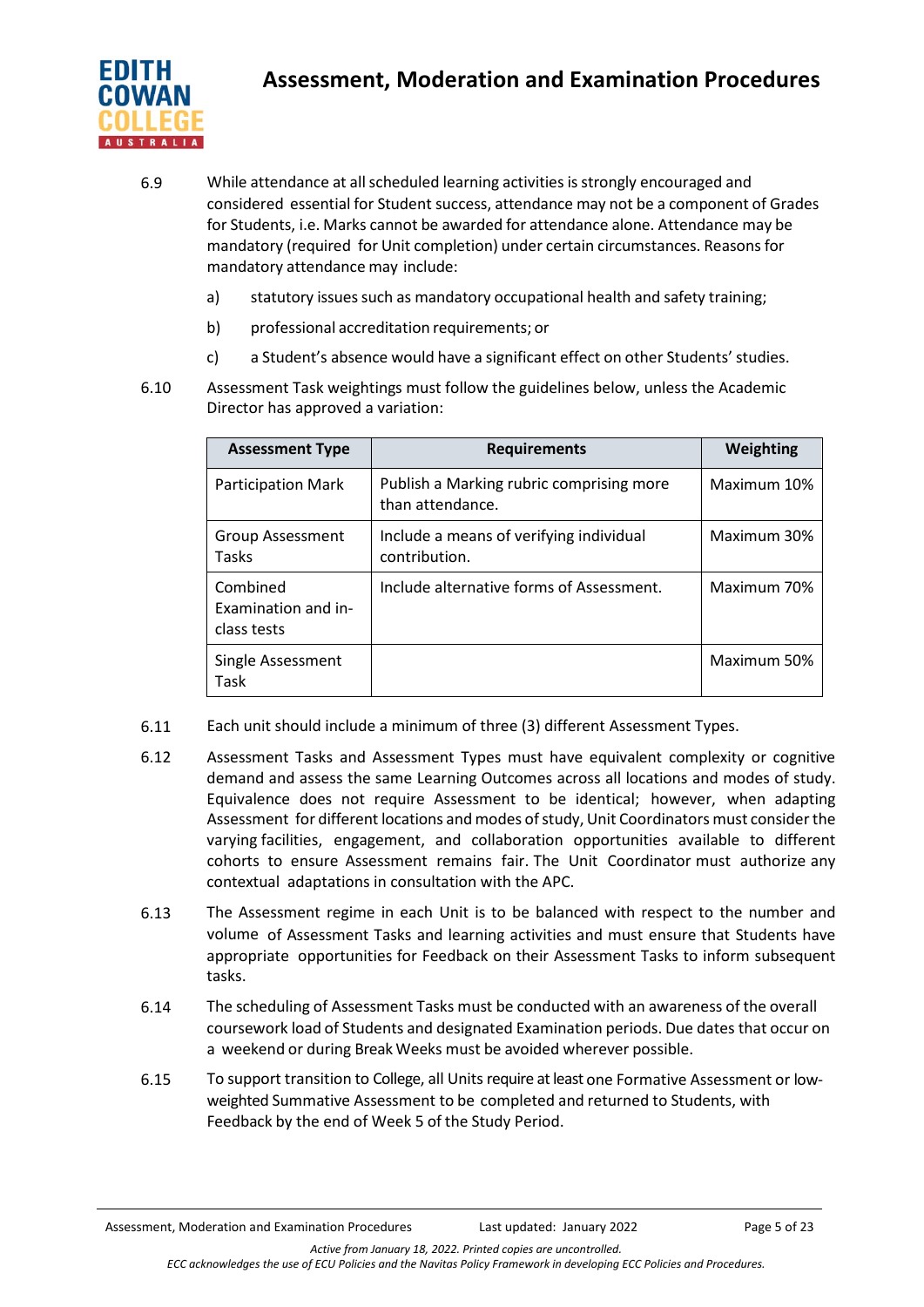

## **7. SUBMISSION OF ASSESSMENTS**

#### **Submission**

- 7.1 All non-invigilated written Summative Assessments must be submitted electronically and will be subjected to the College's nominated Plagiarism detection software. Students will be advised to keep records of their submission and any plagiarism detection software receipts. Exceptions to this procedure are to be endorsed by the Academic Director.
- 7.2 Non-written Assessment Tasks, such as videos or electronic portfolios, are to be submitted through Moodle where practicable.

#### **Late Submission of Assessment Task**

- 7.3 Late submissions (without prior approval) incur a penalty of five percent (5%) of the possible Mark per Calendar Day. After one week (7 Calendar Days), the Mark for the Assessment will be zero percent (0%). This is not applicable to Time Sensitive Assessments, which will be given a mark of zero (see 6.7).
- 7.4 An exception will usually be granted when the Student provides a Medical Certificate from a registered practicing doctor (as defined under the *Health Practitioner Regulation National Law (WA) Act 2010*), registered medical specialist or hospital certificate.
- 7.5 Medical Certificates must follow the *[Australian Medical Association Guidelines](https://www.ama.com.au/position-statement/ama-guidelines-medical-certificates-2011-revised-2016) for Medical [Certificates](https://www.ama.com.au/position-statement/ama-guidelines-medical-certificates-2011-revised-2016)* and must contain:
	- a) name and address of medical practitioner issuing Certificate;
	- b) name of the patient;
	- c) date on which the examination took place;
	- d) date on which the certificate was issued; and
	- e) date(s) on which the patient is or was unfit for attendance.
- 7.6 Medical Certificates from pharmacists, herbalists and providers that are not registered with the Australian Medical Board are not acceptable.
- 7.7 Medical Certificates must be sighted by the teaching Staff Member.
- 7.8 An exception may be granted when the Student provides a written explanation of exceptional circumstances, to be submitted to the lecturer or APC for approval.
- 7.9 All written evidence must be submitted within three (3) Calendar Days of the prescribed due date of the Assessment Task. In cases where the evidence is submitted later, the request must be approved by the APC.

## **Non-Submission of Assessment Task**

- 7.10 Where an Assessment Task is not completed, and no variation to Assessment is given, the Student will be awarded a Mark of zero (0).
- 7.11 Students who fail to submit a Deferred Assessment or fail to sit the Deferred Test / Exam are ineligible to sit another Deferred Assessment. In other words, an Assessment can only be deferred once – there is no deferral on a Deferred Assessment without approval of the APC.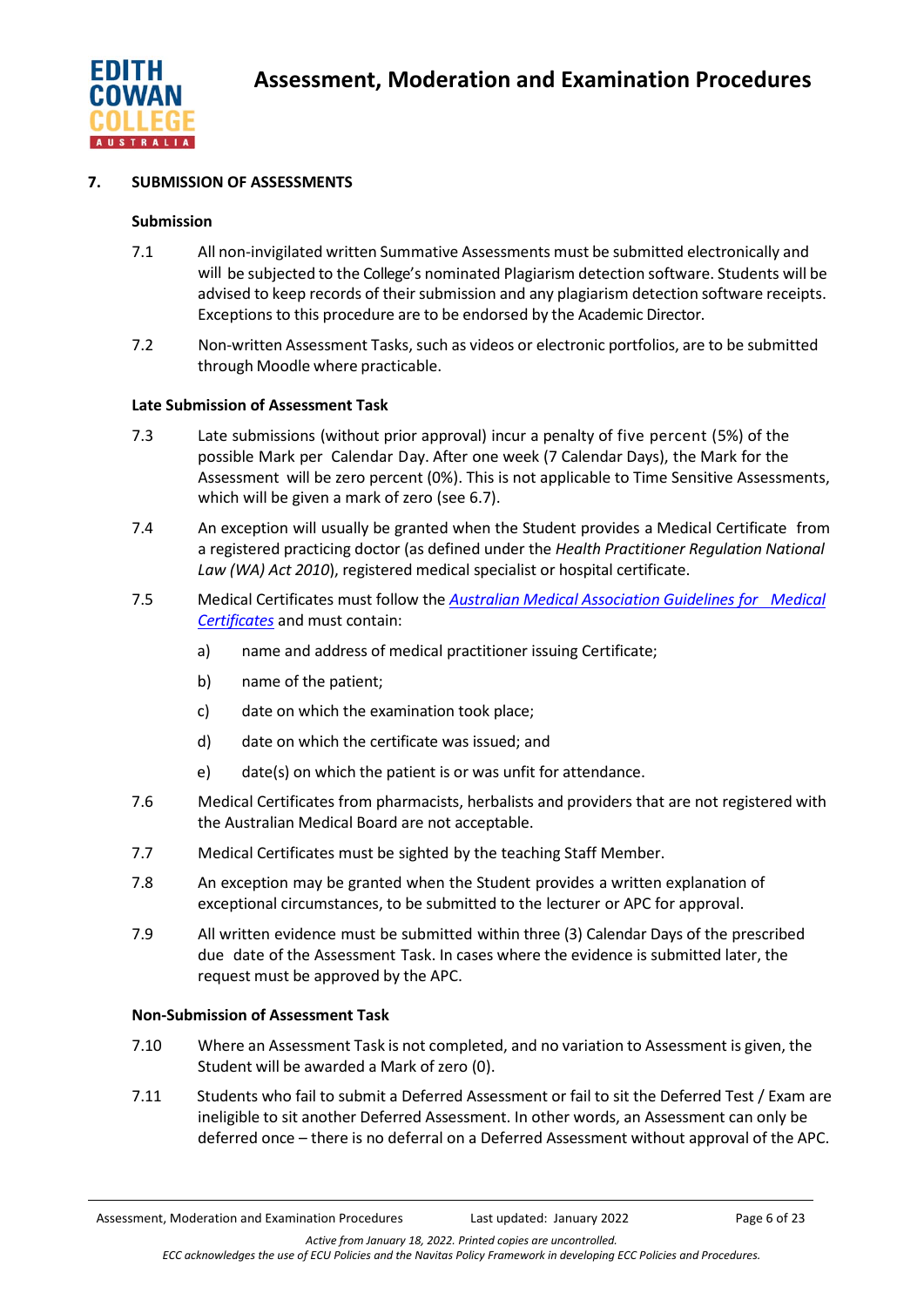

## **8. MARKING, MODERATION AND RETURN OF ASSESSMENTS**

#### **Consensus Moderation**

8.1 ECC engages in Consensus Moderation, which calls for a shared perspective and shared expectations of Students between all members of a teaching team, from the start to the end of the Study Period.

## *Equivalence and Comparability of Assessment and Marking*

- 8.1.1 ECC Unit Assessment tasks must be generally equivalent across all locations. Equivalence means comparable in terms of complexity, cognitive knowledge/skills to be demonstrated by the Student and Benchmarked against the same Learning Outcomes. Equivalence does not mean identical; Assessments can be contextualised for different cohorts and locations as long as it is approved by the ECC Unit Coordinator in consultation with the Academic Program Coordinator.
- 8.1.2 ECC Unit Coordinators are expected to liaise regularly with their counterparts at ECU. ECC Unit Coordinators need to conduct a major content check with Edith Cowan University Unit Coordinators once a year and conduct smaller ongoing updates.

Similarly, ACBT Unit Coordinators are expected to liaise regularly with their counterparts at ECC, conduct a significant update in the Study Period following the introduction of changes at ECC and conduct smaller ongoing updates as required.

- 8.1.3 Marking of Unit Assessments also needs to be comparable between locations, classes and teachers, which is achieved through Consensus Moderation.
- 8.1.4 The Consensus Moderation procedures outlined here apply to ECC and ACBT.

#### *Units and Assessment Tasks that need to be Moderated*

- 8.1.5 Consensus Moderation is required in all Unitsfor Assessments with a weighting over 20% where a subjective element to marking is present.
- 8.1.6 Assessment Tasksthat do not require interpretive Marking also need to be evaluated in relation to the standard of performance required for various Grades for quality assurance and calibration of Assessment purposes.

## *Selection of Moderation method to be used*

- 8.1.7 Unit Coordinators select the appropriate form of moderation, based on the Unit and Assessment. Moderation methods include:
	- Exchange marking teachers swap all papers, so they do not mark their own students' work.
	- Double marking teachers mark a sample of papers where the first marker's comments and marks are visible to the second.
	- Blind marking As above but where comments and marks are not visible.
	- Unit Coordinator to review sample of marked tasks at all grade boundaries and all fail and HD grades.
	- Peer review (UC from another comparable unit) of work at different grades.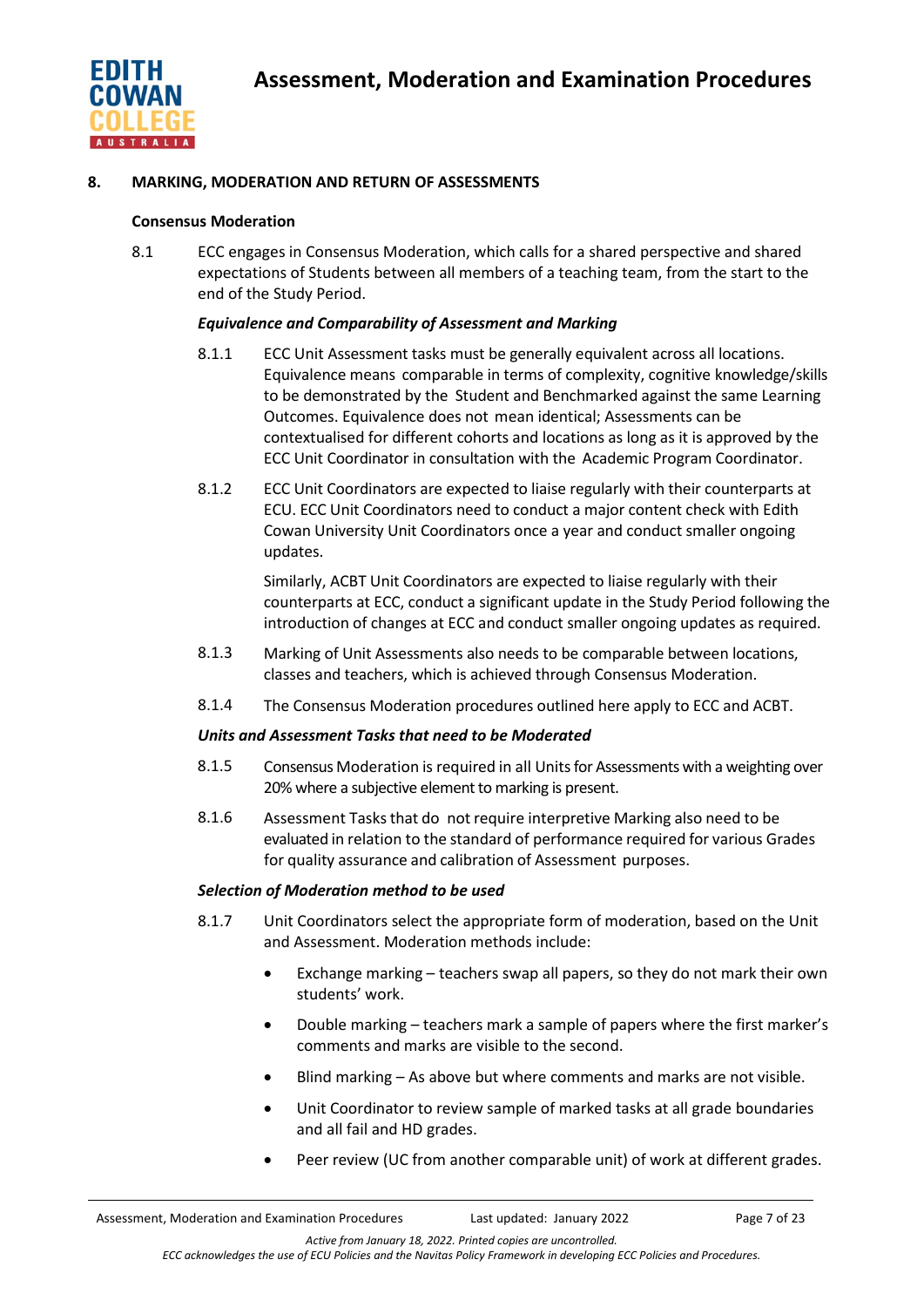

## *At the Start of the Study Period*

8.1.8 ECC Unit Coordinators create updated Assessment Task information, guidelines and marking rubrics, as required for each Assessment Task, and 'publishes' this information on Moodle and in the Unit Outline at the start of the Study Period.

> This information is provided to the ACBT Unit Coordinator early enough for it to be 'published' in ACBT Unit Outlines and in Moodle. If the Assessment has not significantly changed since the previous Study Period, samples sent previously can be used again for reference.

8.1.9 ECC Unit Coordinator meets with its own (ECC-based) teaching team to talk about and confirm shared understanding of the alignment between assessment tasks, marking criteria and learning outcomes.

> The method of moderation to be used for each assessment is identified. This creates a shared understanding before assessment information is shared with students. The moderation method may be selected from a range of activities that suit the assessment and the teaching team. Some methods are carried out at the start of marking, while others occur towards the end of marking; however, results are not released to students until moderation is complete, regardless of the moderation method used.

> Unit Coordinators who are sole teachers in units find a moderation partner from a complementary unit for these processes.

8.1.10 ACBT Unit Coordinator meets with their own (ACBT-based) teaching team to talk about and confirm shared understanding of the alignment between assessment tasks, marking criteria and learning outcomes.

> The method of moderation to be used for each assessment is identified. This creates a shared understanding before assessment information is shared with students. The moderation method may be selected from a range of activities that suit the assessment and the teaching team. Some methods are carried out at the start of marking, while others occur towards the end of marking; however, results are not released to students until moderation is complete, regardless of the moderation method used.

ACBT Unit Coordinators customise Assessments according to their local environment and context where necessary and/or appropriate for effective learning and teaching.

## *When the Unit Marking begins*

8.1.11 The ECC Unit Coordinator and Unit Lecturers begin marking and have an early discussion about how the marking criteria are being applied. This may be done after each marker has marked a few assessments.

> The ECC UC and the ACBT UC (and teams if relevant) determine what consensus is for the Assessment. While an > 5% deviation is considered acceptable in some instances, the team needs to identify what consensus is for the specific assessment.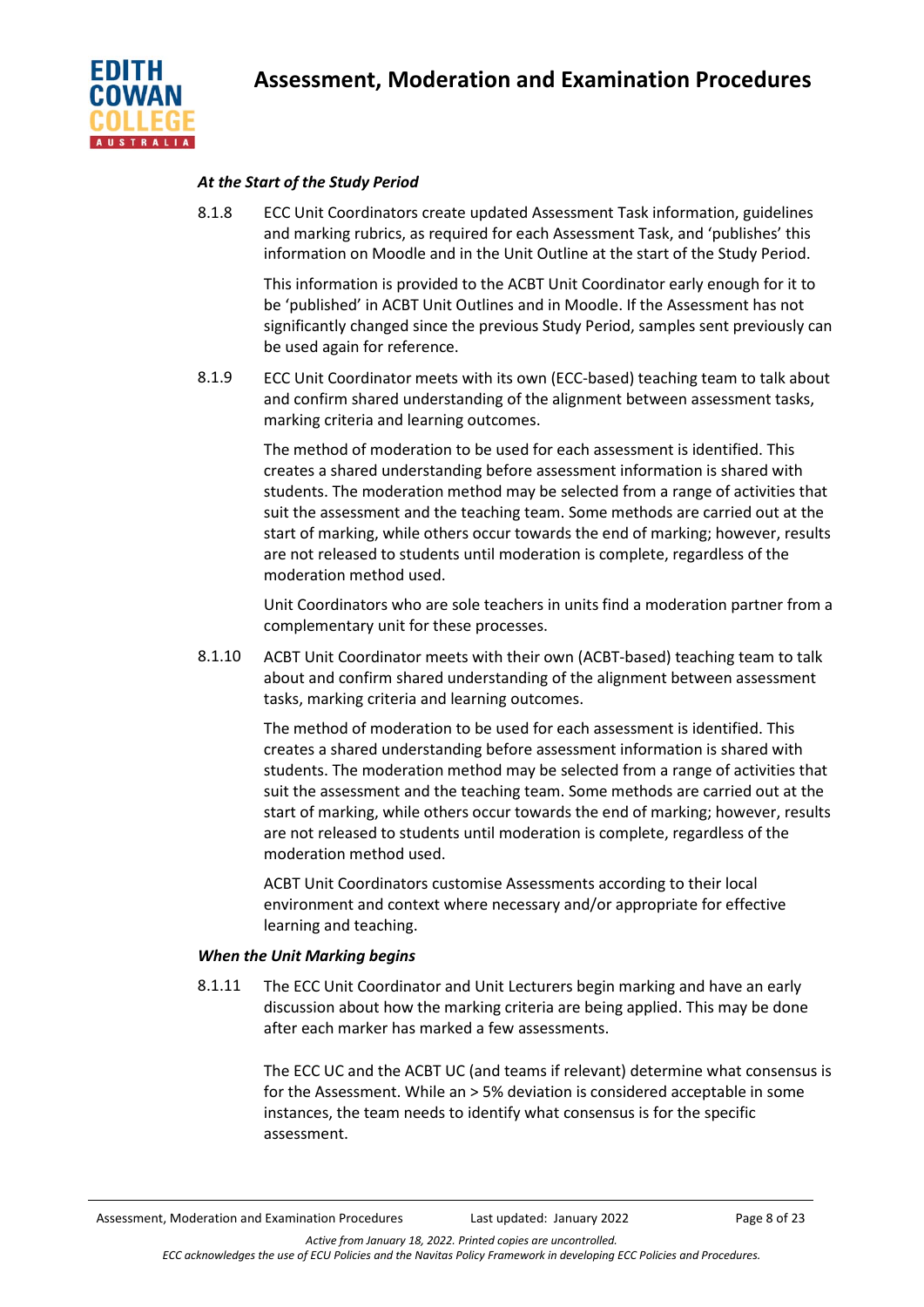

- 8.1.12 The ECC Unit Coordinator provides samples of the marked assessments to the ACBT Unit Coordinator.
- 8.1.13 The ACBT Unit Coordinator and ACBT Unit Lecturers discuss how marking criteria are interpreted and applied at ACBT. This may be done after each marker has marked a few assessments.

The ACBT Teaching Team determines what consensus is for the assessment. While an > 5% deviation is considered acceptable in some instances, the team needs to identify what consensus is for the specific assessment. This is internal Moderation, i.e. it takes place within one institution for one unit; however, it can occur with support from the ECC Unit Coordinator.

8.1.14 The ECC Unit Coordinator reviews a sample of ACBT marking at each of the grade boundaries.

## *Before Assessment results are released to students*

- 8.1.15 If Moderation demonstrates disparity in marking across markers, then Assessment results will not be released until consensus has been reached.
- 8.1.16 Results should only be released when:
	- a) consistency in the marking is achieved between classes and campus locations;
	- b) appropriate written feedback is provided to students, including use of the specified marking rubrics;
	- c) the effectiveness of moderation has been reviewed; and
	- d) the ECC Unit Coordinator approves the release of Assessment results in Perth and Sri Lanka.

## *At the end of each Study Period – Review and Evaluation*

- 8.1.17 At the end of the Study Period, the Unit Coordinator conducts a review and evaluation of the unit, which includes the following activities:
	- i. Identify revisions required to teaching activities, assessment tasks and marking criteria, in response to the Moderation findings and feedback from students and teachers;
	- ii. Review effectiveness of marking moderation activities;
	- iii. Develop annotated samples of student responses at different grades;
	- iv. Prepare for future moderation, validation and benchmarking; and
- 8.1.18 The Unit Coordinator completes the Unit Coordinator Report and submits it to the Academic Program Coordinator for the course.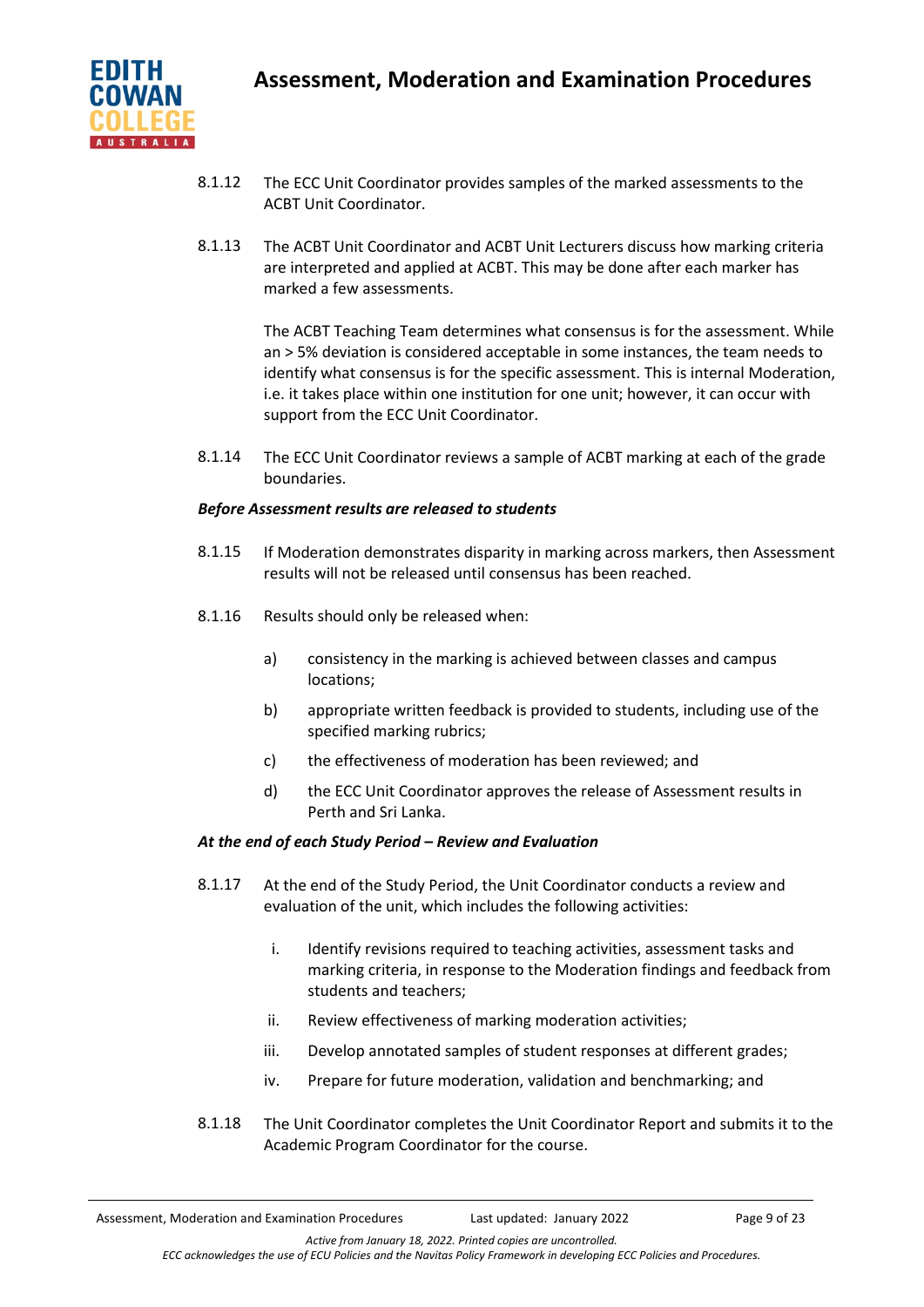

## **Marking**

- 8.2 Consistent with a criterion- and standards-referenced approach, each Assessment Task must be Graded to reflect the level of Student attainment.
- 8.3 All Assessments should be Marked and returned to Students within two (2) weeks of submission. For ELICOS courses, the Assessments will be Marked within five (5) Working Days, depending on the length of the Assessment, and returned to the Students in class time. Students must be advised of their Results and be given appropriate feedback.
- 8.4 Mid-Study Period tests do not have to be returned but Students must be advised of their Results within two (2) weeks and before the next Assessment deadline. Students should be given the opportunity to view their paper and discuss their Mark with the Lecturer.
- 8.5 A Student who fails a Mandatory Assessment Task will be deemed not to have completed that Unit and will receive a fail (N) Grade and the cumulative Mark for the Unit, whether or not this is over 50.
- 8.6 Lecturers are expected to return assignments during scheduled class time or via electronic format.
- 8.7 Any scaling of Marks must be justifiable and endorsed by the Academic Director.
- 8.8 In cases where Assessment Tasks are non-replicable, such as performance presentations or organising an event, and where the value of the task is over twenty percent (20%) of the final Mark for the Unit, Students should be advised to record their presentation in case they later ask for a Review of their Result. A statement to this effect will be placed in the Unit Outline for Units with presentation Assessments.

## **Academic Integrity**

- 8.9 As part of a culture of Academic Integrity at ECC, all staff are informed about the Academic Integrity Policy through their Academic Staff induction and all Students are informed through Moodle, Orientation workshops, the ECC website and in their Unit materials.
- 8.10 All Assessment Tasks are designed to uphold and incorporate Academic Integrity. Marking rubrics will often allocate Marks for Academic Integrity.
- 8.11 The *Academic Integrity Policy* and *Academic Misconduct Procedures* contain information for Staff and Students about how ECC reports and addresses Academic Misconduct.

## **Feedback**

- 8.12 Students must receive Feedback on all Assessment Tasks (except Examinations) that is constructive and clear and, in the case of Summative Assessment Tasks, provides a Mark and, as required, an associated Grade.
- 8.13 Feedback must be clear and specific. Where marking criteria are used, Feedback must clearly identify student achievement in each criteria, and numeric and written feedback must be consistent and mutually reinforcing.
- 8.14 Where a Unit Assessment Task provides evidence for the attainment of Course Learning Outcomes, Feedback that assists Studentsto achieve the Course Learning Outcomes must be explicit. Student progress towards achieving Course Learning Outcomes must also be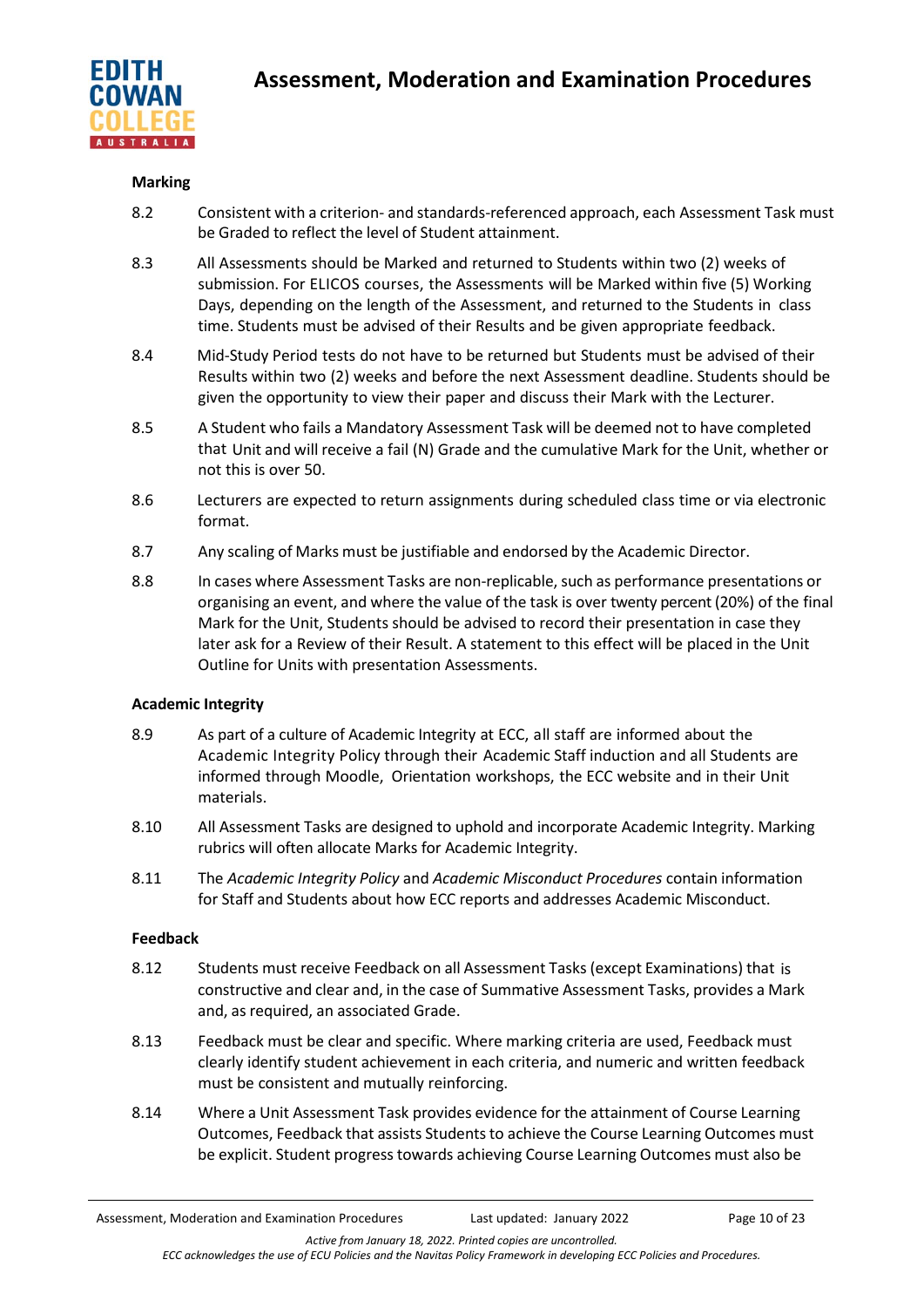

given.

- 8.15 Students may provide themselves and other Students with Feedback, to provide Students with an opportunity to practice applying criteria and standards to their own work and that of others. The following criteria must be met:
	- a) peer review and peer Assessment processes must be designed to ensure that Students can be treated with respect by other Students, and must be supported by clear guidelines and criteria for the review;
	- b) Students must always receive Feedback on their self and peer reviews and Assessments to assist them in calibrating their judgement to match discipline standards;
	- c) self and peer Assessment is to be used for Formative Assessment purposes only the grading of Student work is the Lecturer's responsibility; and
	- d) if Students are required to generate constructive Feedback for a peer, the quality of such Feedback may be a component of Summative Assessment.
- 8.16 Teaching Staff will be available at advertised times consistent with the requirements and mode of study of their Unit and the learning needs of Student cohorts, so that Students may discuss aspects of the Feedback from Assessment Tasks. Staff will advise all Students of their availability for Student consultation via Moodle.

# **Return of Assessments**

- 8.17 Feedback, Marks and associated Grades (asrequired) on Summative Assessment Tasks, must be provided to Students with sufficient time to inform a Student's Examination preparation, and in any event within fourteen (14) Calendar Days after the submission of an Assessment Task. However:
	- a) the Academic Director may approve an additional seven (7) Calendar Days to accommodate large classes or large Marking loads. In this instance, Students must be advised in writing by the Unit Coordinator of the approved increased turnaround period;
	- b) Feedback, Marks and Grades (as required) on final Summative Assessment Tasks, where there is no Examination, will be released approximately fourteen (14) Calendar Days after the due date of the final Summative Assessment Task; and
	- c) Feedback, Marks and associated Grades (as required) for Examinations can be withheld until after Unit Results are released.
- 8.18 Marked Assessments must be returned to the Student in a manner that protects the confidentiality of the Mark and the Student's work. The default mode of Assessment submission and return will be through Moodle, except for paper-based work completed in class.
- 8.19 Unclaimed Assessment Tasks remain Student property and will be kept for a period of six (6) months after end of the Study Period, following which they may be disposed of in accordance with any relevant College record keeping processes.
- 8.20 Unit Coordinators are responsible forstoring and de-identifying samples of completed Assessment Tasks across a range of Grades for Moderation and quality assurance purposes.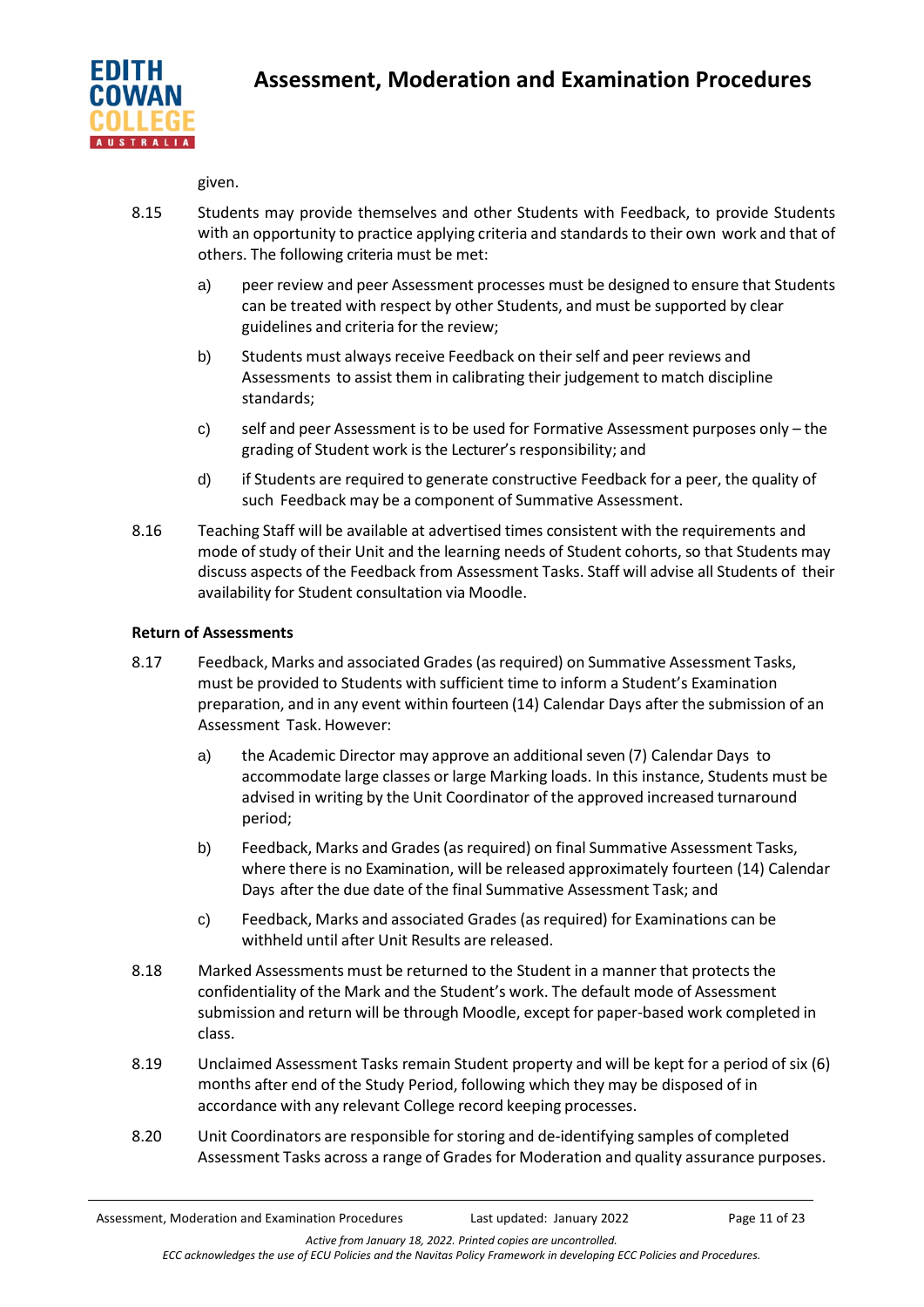

## **Validation of Year 1 Units - ACBT**

- 8.21 Validation of Year 1 units offered by ECC Sri Lanka is to be conducted once a year, according to the published Unit and Teacher Evaluation Schedule.
- 8.22 The Year 1 Validation Form is to be completed by the Perth-based UC and returned to the APC.
- 8.23 Year 1 units which are offered at ECC Perth are not validated annually, as they are part of the Unit and Course Review Process.

## **9. FACE-TO-FACE EXAMINATIONS, ONLINE EXAMINATIONS AND FINAL ASSESSMENTS**

- 9.1 Student and Academic Services coordinatesinvigilated final Examinations for official College Assessment during specified periods and publishes the Examination Schedule.
- 9.2 Examinations will be based on the Unit Learning Outcomes and content described in the approved Unit Outline. Details of the Examination type and structure must be included in Moodle.
- 9.3 All Examination papers must differ by a minimum of twenty-five percent (25%) from any Examination paper previously used in that Unit.
- 9.4 The Unit Coordinator will advise Students in writing, in Moodle, of the Examination structure, conditions and requirements, including permitted materials. The Unit Coordinator may provide Students with sample questions and answers.
- 9.5 All used and unused Examination papers will be returned to Student and Academic Services for secure disposal. Examination scripts remain College property and will be kept and disposed of in accordance with Navitas' *Records Management, Retention and Disposal Policy.*
- 9.6 Examination papers will not be available to Students before the Examination. Staff access to Examination papers will be limited to the Examiner and approving Staff.

## **Examination Responsibilities**

- 9.7 The **Academic Director**, or Nominee, is responsible for ensuring that the preparation, submission and approval of Examination papers is carried out in accordance with these Procedures. The Academic Director will ensure that:
	- a) an Examiner (normally the Unit Coordinator) is designated with the responsibility to prepare all Examination papers for a Unit, in accordance with the approved Unit Outline;
	- b) review and endorsement of each Examination paper is conducted by a Co-Examiner in the discipline area and nominated by the Unit Coordinator;
	- c) the Examiner of each Unit submits the required Examination papers to the Academic Program Coordinators for review and endorsement; and
	- d) Examination papers endorsed by Co-Examiners are submitted to Student and Academic Services by the published deadlines.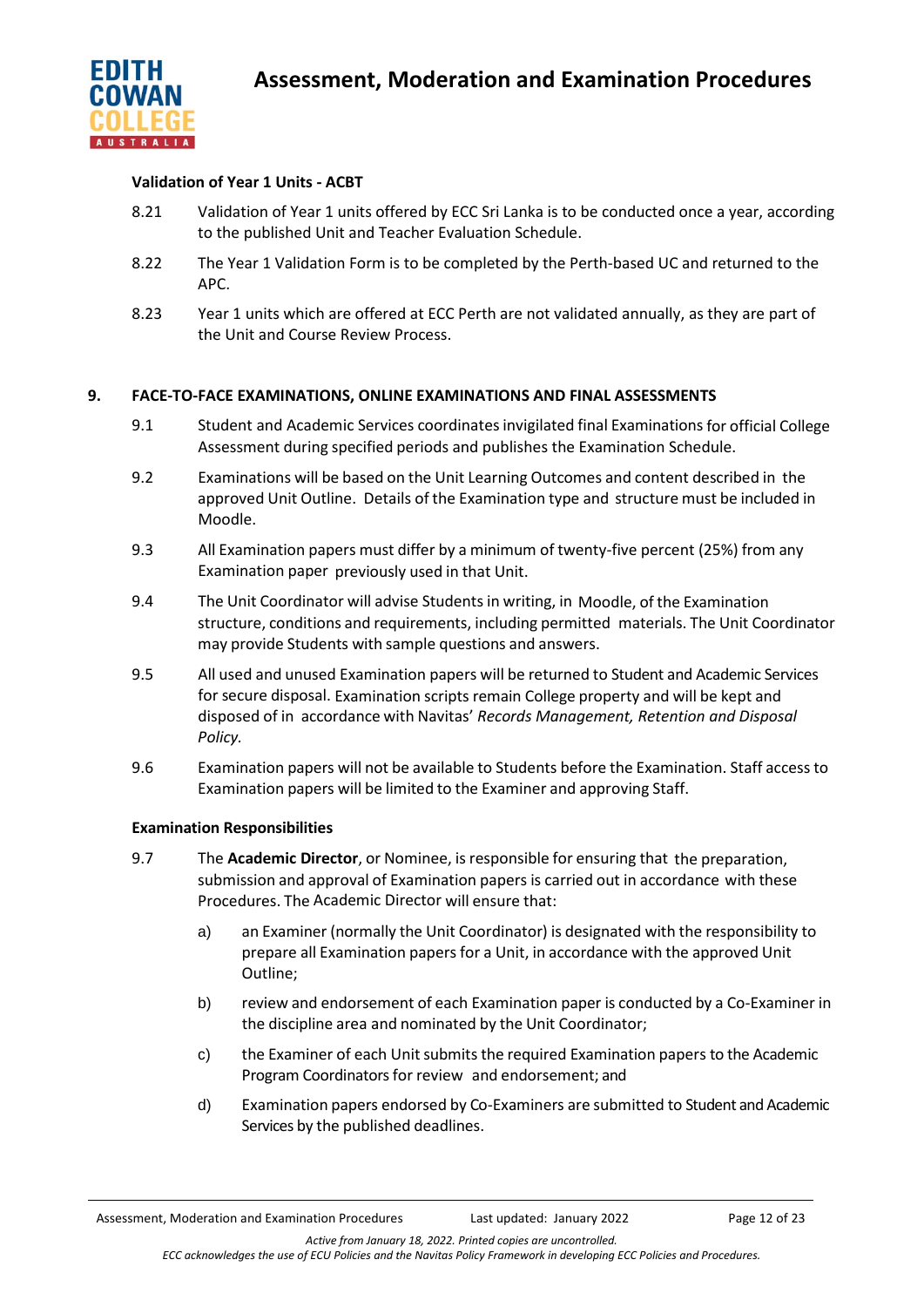

- 9.8 The **Examiner** is responsible for:
	- a) consulting, where appropriate, with other members of academic Staff who teach in the Unit, before preparing the Examination paper;
	- b) ensuring that each Examination paper complies with the Assessment Policy;
	- c) forwarding the Examination paper to the Academic Program Coordinator and the Co-Examiner for review and endorsement;
	- d) providing all Students in a Unit with the same written information about the format and nature of the Unit's Examination paper(s) through Moodle;
	- e) advising all relevant Staff that they must only provide further information on the Examination to Students that the Unit Coordinator has approved; and
	- f) ensuring that Examinations are submitted (after review by co-examiners) in accordance with the published Examination submission dates.
- 9.9 The **Co-Examiner** is responsible for reviewing in a timely manner an Examination paper forwarded from a Unit Coordinator, and either:
	- a) declaring that the Examination paper complies with Examination requirements contained within the Assessment Policy, and endorsing the Examination paper for use during the relevant Examination period; or
	- b) returning the Examination paper to the Examiner, informing them that the Examination paper is "not endorsed" and explaining the reasons for the rejection.
- 9.10 **Student and Academic Services** isresponsible for:
	- a) receiving endorsed Examination papers;
	- b) returning papers to the Examiner if there is a concern about the quality or format of the papers;
	- c) ensuring that all Examination papers are forwarded for printing undersecure conditions;
	- d) providing secure storage for all Examination papers before Examination dates;
	- e) transferring completed and unused Examination papers and Students' Examination scripts to a nominated campus or location; and
	- f) providing secure storage of completed and unused Examination papers and Students' Examination scripts until they are collected by academic Staff for Marking; and
	- g) ensuring that all Examination papers and Students' scripts are collected and kept in accordance with Navitas' *Records Management, Retention and Disposal Policy.*

# **10. VARIATION TO ASSESSMENT**

- 10.1 Students are expected to complete Assessment Tasks published in a Unit Outline by the relevant due dates. A variation to an Assessment Task may be allowed as set out in paragraphs 10.2-10.4, or as determined by the Academic Director.
- 10.2 Where no variation to an Assessment Task is available (e.g. due to Course professional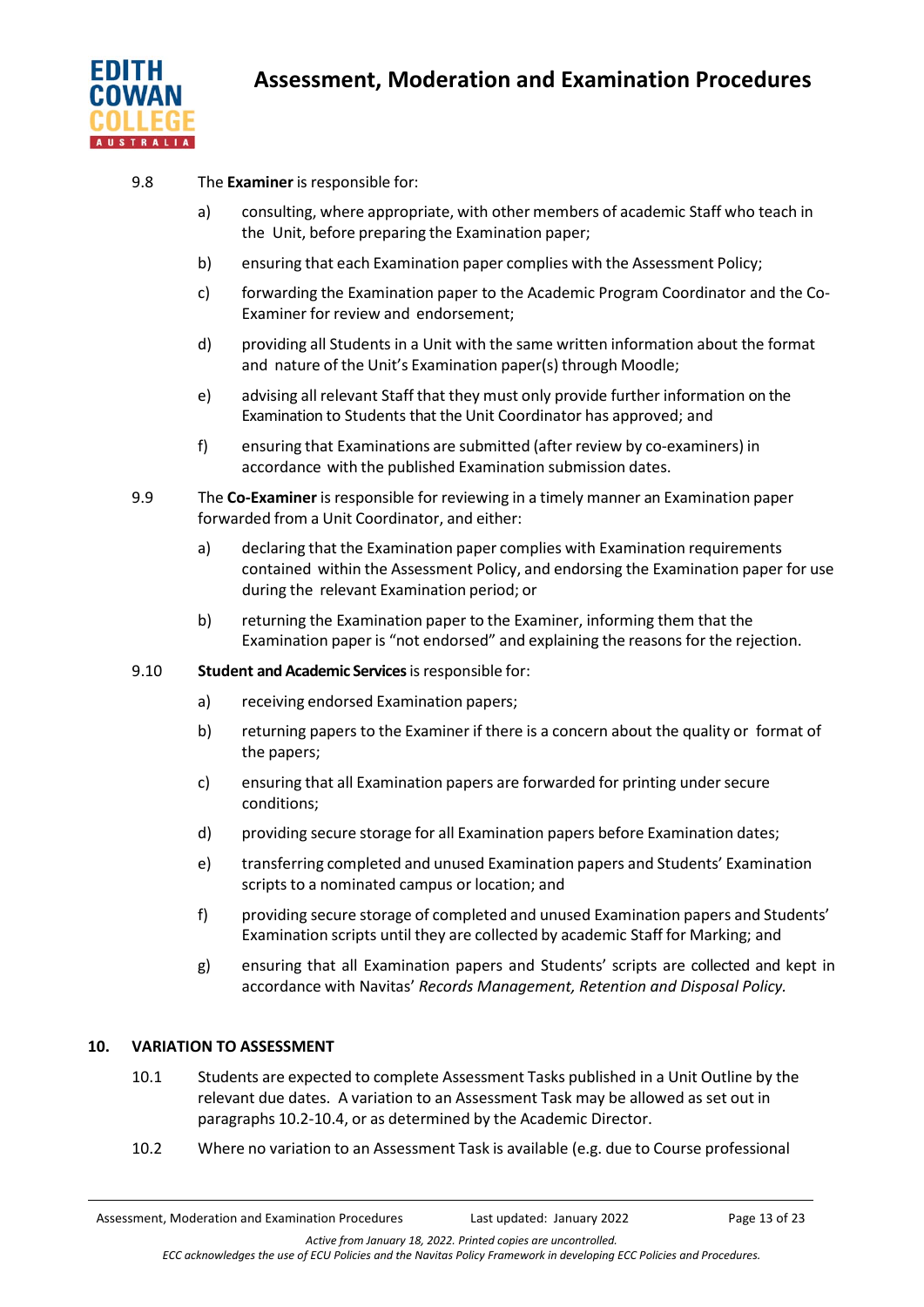

accreditation, or placement/practicum requirements), the Unit Outline must clearly state this.

10.3 Subject to this paragraph, an Assessment Task specified in the Unit Outline must not be changed. Where the Unit Coordinator determines a change is necessary, this must be approved by the Academic Director having due regard to business processes and any applicable compliance requirements(e.g. professional accreditation requirements). Any proposed change may only be implemented following Student consultation. Students will be given at least seven (7) Calendar Days to comment on a proposed change. The Unit Coordinator will notify all Students in writing of any changes made and approved, with as much notice as practicable.

# **Modified Assessment Tasks**

- 10.4 A Unit Coordinator will allow a Modified Assessment Task:
	- a) where it is in accordance with a Student's Learning Support Plan; or
	- b) following consultation with the Academic ProgramCoordinator, where it is determined that there are Exceptional Circumstances.
- 10.5 In determining whether it is reasonable to make an adjustment or allow a Modified Assessment Task, an Academic Program Coordinator must consider the Student's circumstances, the nature of the Unit and/or Course and the Assessment Task, the effect of the modification on the Student and other Students and Staff, the costs (including administrative burdens) and benefits of making the adjustment, the integrity of the Assessment Task and Unit, and any other relevant factors.
- 10.6 A permitted Modified Assessment Task must:
	- a) assessthe same skills and knowledge that the original Assessment Task was intended to assess, including the relevant Learning Outcome(s);
	- b) not adversely impact on the performance or Assessment of other Students (such as in group work situations); and
	- c) be consistent with the Assessment Criteria.
- 10.7 During their Course, a Student's need for Modified Assessment Tasks, and the reasonable adjustments required to be made by the College, may change. The College and the Student are responsible for reviewing the Student's needs over time and making adjustments to Modified Assessment Tasks where required.

## **Extensions**

- 10.8 Normal work commitments, family commitments and extra-curricular activities are not accepted as grounds for granting Extensions to Assessments as Students are expected to plan to meet Assessment due dates.
- 10.9 A Student with valid reasons for an Extension must apply in writing with supporting evidence, including either a medical certificate or detailed written statement, on or by the Assessment Task due date. Applications for an extension of up to one week should be directed to the Unit Coordinator. Extension requests received after the due date will require the approval of the Academic Program Coordinator. Applications for an Extension for a period exceeding one week should be referred to the Academic Program Coordinator.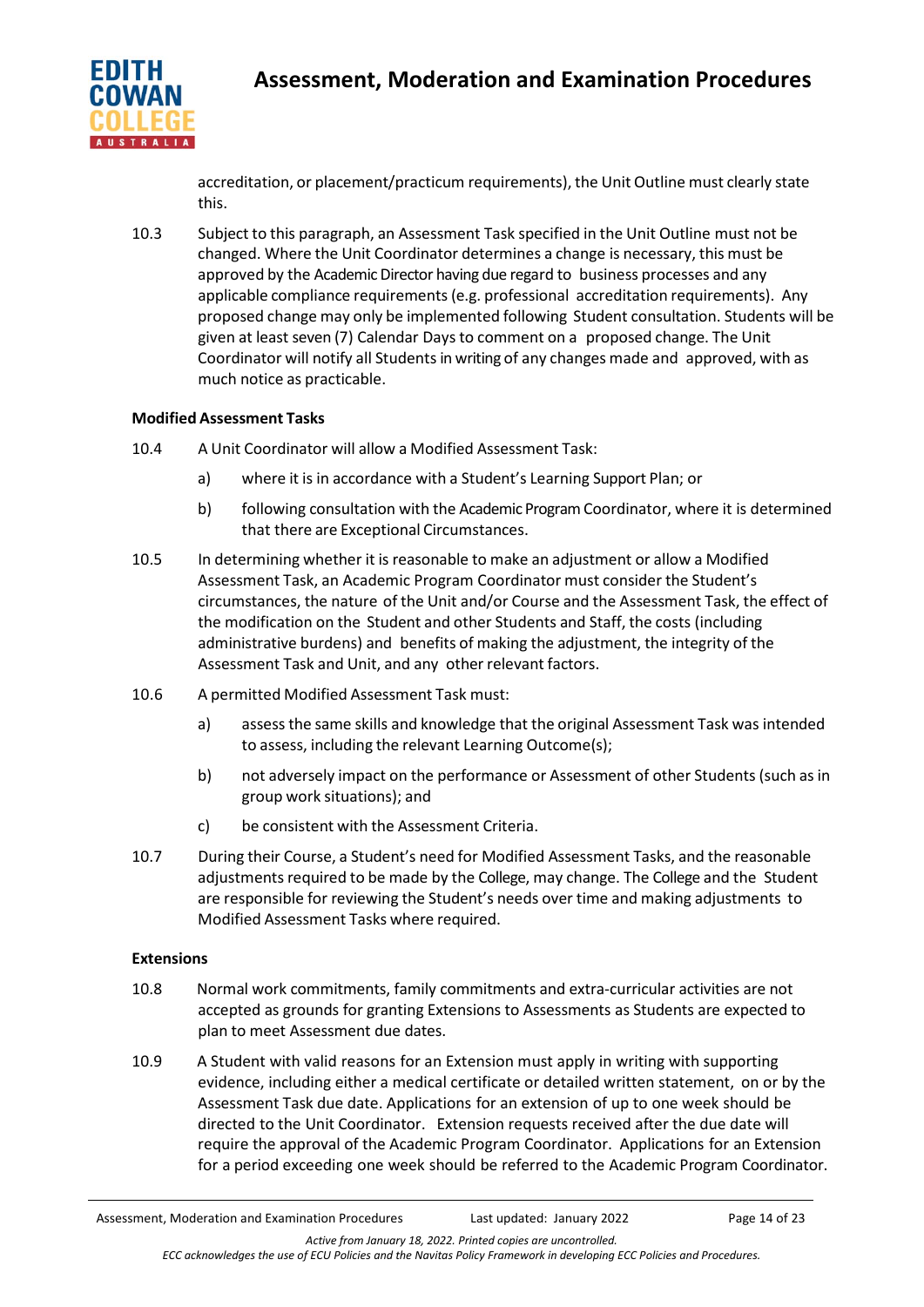

- 10.10 In considering any request for an Extension, the Unit Coordinator or Academic Program Coordinator will consider the impact of the Extension on the ability to provide Feedback to the Student prior to a subsequent Assessment Task in that unit.
- 10.11 A request for an Extension of more than fourteen (14) Calendar Days, or where the due date will become after the end of the current Study Period, will only be granted in Exceptional Circumstances and must be approved by the Academic Director.
- 10.12 A decision of the Unit Coordinator or of the Academic Program Coordinator regarding an Extension is final.
- 10.13 The Academic Director may grant a global Extension of time to a distinctive group of Students where there has been a significant system failure (e.g. in relation to the electronic submission of assignments) or a catastrophic event (e.g. natural disaster) that may affect a large number of Students. Students who have already submitted an Assessment Task before a global extension of time is granted will not have an automatic right to resubmit their work.
- 10.14 A copy of any written approval of the Extension must be lodged with the Assessment Task wherever practicable.
- 10.15 Assessment Tasks submitted after the due date and time (or the extended due date and time) will incur a penalty calculated as follows:
	- a) where the Assessment Task is submitted not more than seven (7) Calendar late (excluding the due date), the penalty will, for each Calendar Day that it is late, be five percent (5%) of the maximum Marks available for the Assessment; and
	- b) where the Assessment Task is more than seven (7) Calendar Days late (excluding the due date), a Mark of zero (0) will be awarded.
- 10.16 These Procedures for Extensions are not applicable to Time-Sensitive Assessment Tasks, Examinations or Resubmissions.

# **Deferred Time-Sensitive Assessment**

- 10.17 For Time-Sensitive Assessments, such as in-class tests, virtual in-class tests, or timed Moodle quizzes, students unable to complete the assessment at the designated time may apply for a deferral. Normal work commitments, family commitments and extra-curricular activities are not accepted as grounds for granting a deferral of a Time-Sensitive Assessment. Students are expected to plan to meet Assessment due dates.
- 10.18 A Student with valid reasons for an deferral must apply in writing to the Unit Coordinator with supporting evidence, including either a medical certificate or detailed written statement, on or by the Assessment Task due date. Deferral requests received after the due date will require the approval of the Academic Program Coordinator. Applications for a deferral for a period exceeding one week should be referred to the Academic Program Coordinator.
- 10.19 A request for a deferral where the due date will become after the end of the current Study Period, will only be granted in Exceptional Circumstances and must be approved by the Academic Director.
- 10.20 A decision of the Unit Coordinator or of the Academic Program Coordinator regarding a deferral is final.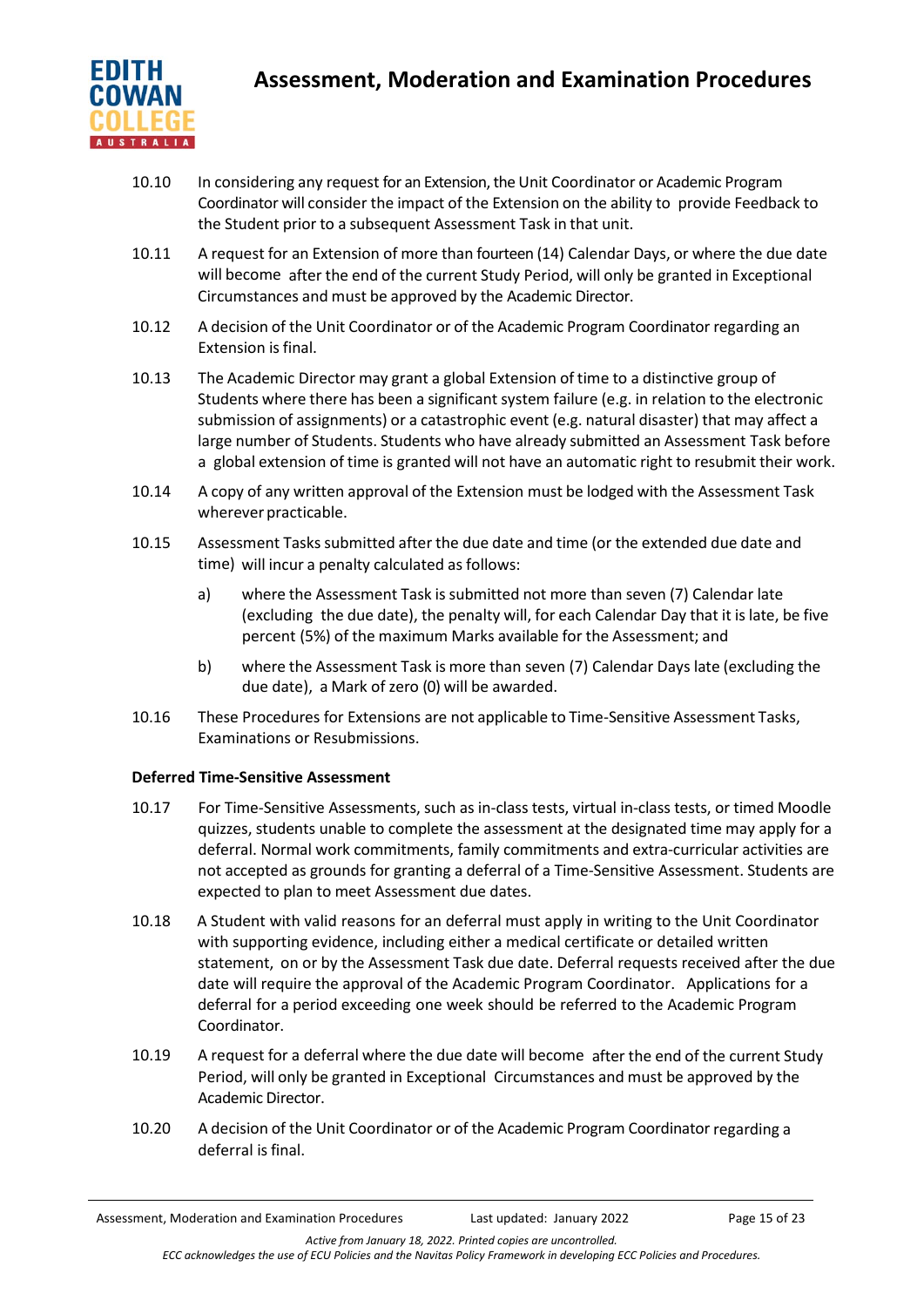

## **Submission of previous work for Assessment**

- 10.21 Normally, if a Student is repeating a Unit, they will be required to submit new work for all of their Assessment Tasks. If a Student wishes to submit for Assessment, work that has been previously submitted for Assessment by the Student at the College or another institution, the Student must within the first week of commencing the Unit seek their Unit Coordinator's prior written approval. A Unit Coordinator will only grant approval where this is endorsed by the Academic Program Coordinator. Submission of previous work that is not authorised by a Unit Coordinator will be considered Academic Misconduct.
- 10.22 The Unit Coordinator's decision aboutsubmission of previous work is final.

## **Resubmission within a Unit**

- 10.23 If a Student fails an Assessment Task (other than an Examination) and has Exceptional Circumstances (as determined by the Academic Program Coordinator), a Unit Coordinator may, invite a Student to resubmit part or all of an Assessment Task. If resubmission is approved, this option must be made available to all Students who have equivalent circumstances.
- 10.24 A Student may only be granted one opportunity per Unit to resubmit part or all of an Assessment Task.
- 10.25 The Student will have no more than seven (7) Calendar Days to resubmit their Assessment Task.
- 10.26 The maximum Mark a Student may receive for any resubmitted Assessment Task, is fifty percent (50%) of the total Marks available for the Assessment Task. In an Assessment Task where no numerical Mark is awarded, the resubmitted task may be awarded a Fail. The Result of a resubmitted Assessment Task Result will prevail over the Student's original submission Result, irrespective of whether it is higher or lower than the original Mark.
- 10.27 Resubmission within a Unit is not permitted for Examinations.
- 10.28 The Unit Coordinator's decision whether or not to allow resubmission is final.

## **Deferred Examinations**

- 10.29 A Student who wishes to Defer an Examination must apply in writing using the Deferred Examination Request Formto the Academic Director.
- 10.30 The application must be made no later than three (3) Calendar Days after completion of the standard Examination period orsuch other date as the Academic Director may prescribe.
- 10.31 A Deferred Examination may only be approved where Exceptional Circumstances exist (as determined by the Academic Director). Typically, only one deferral of an Examination will be allowed. A Student's application mustset out the grounds on which deferral is sought, providing sufficient written material and documented evidence to support the application.
- 10.32 An application for a Deferred Examination may be rejected where there is reason to believe that a Student is seeking to achieve an unfair advantage, having regard to the particular circumstances of the Student's application, the Student's history of Deferred Examination applications (and the reasons forsuch applications), and any other relevant circumstances.
- 10.33 If an application for a Deferred Examination is approved, the Academic Director will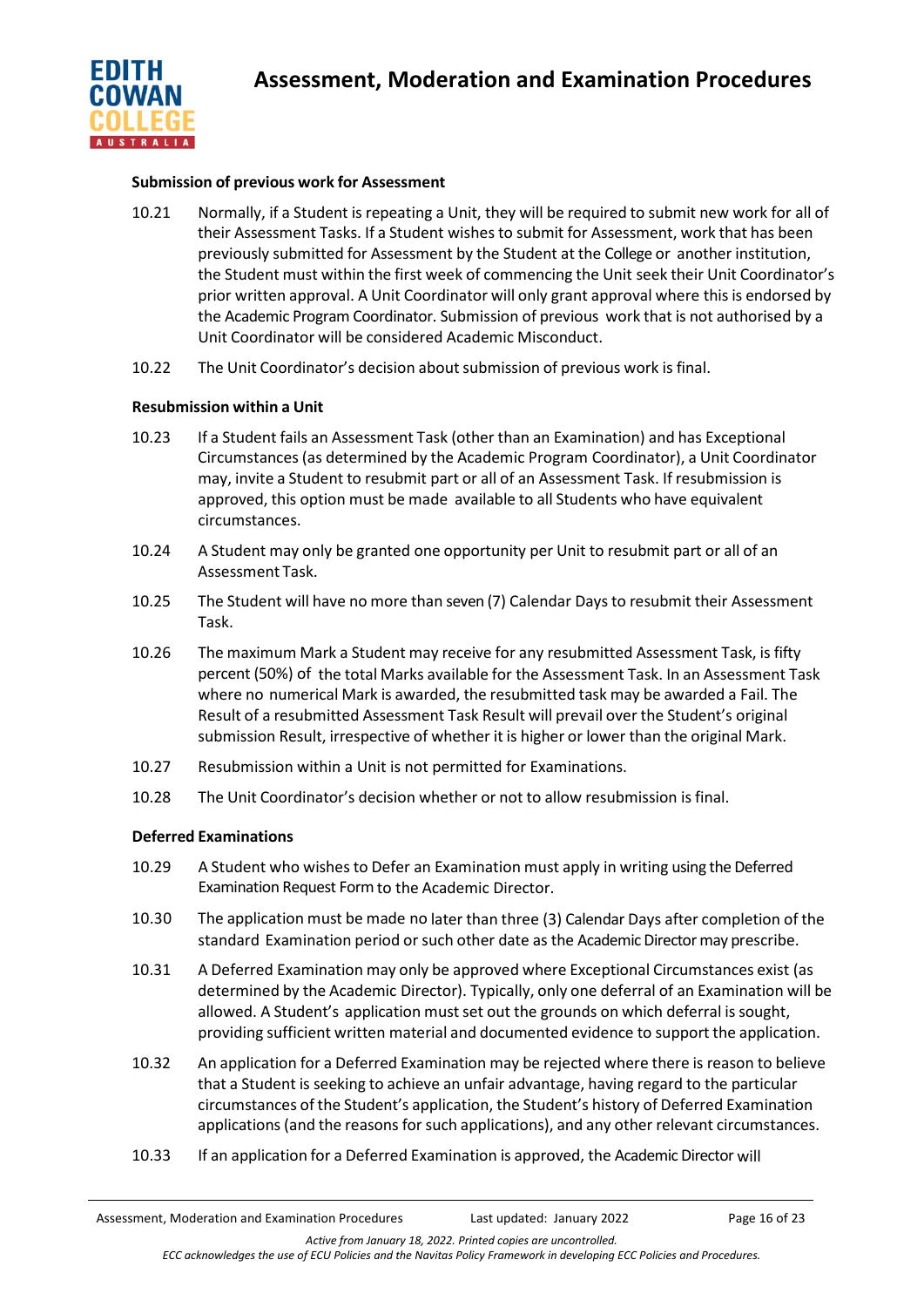

determine a date for the Deferred Examination.

- 10.34 A Deferred Examination will normally be held as soon as possible following the scheduled Examination period. A Student who is unable to attend the Deferred Examination may further apply to the Academic Director in writing, with sufficient documentary evidence to support their application, for permission to sit an alternate Deferred Examination.
- 10.35 A Deferred Examination must be held before the end of the Study Period. A Student who is unable to attend a Deferred Examination will normally not receive a further opportunity to undertake the Examination, unless there are Exceptional Circumstances.
- 10.36 A Deferred Examination will have the same Assessment Type and structure asthe original Examination.
- 10.37 The Student's Result in the Deferred Examination will have the same effect as if the Student had completed the original Examination, and a full range of Marks and/or Grades will be available.

# **Special Consideration in an Examination**

- 10.38 The College may allow Special Consideration in respect of a final Unit Grade where, during the relevant Study Period, a Student's academic achievement was affected by Exceptional Circumstances.
- 10.39 An application for Special Consideration must be lodged (using any Prescribed Process) within seven (7) Calendar Days of a Student's final Examination date or the deadline for submission of the final Assessment Task in the relevant Unit. An application may be considered after this time, provided that the Student can demonstrate that their Exceptional Circumstances also prevented the Student from lodging the application within time. An application will not be considered in any event if it is lodged after the Student's Unit Results have been released.
- 10.40 A Student's application must set out the grounds on which Special Consideration is sought, providing sufficient written material and documented evidence to support the application.
- 10.41 To be eligible to receive Special Consideration, a Student must be able to demonstrate that Exceptional Circumstances existed during the Study Period.
- 10.42 The Student Counsellor will assess the application, and make a recommendation to the Academic Director who will decide whether:
	- a) Special Consideration is granted; and
	- b) if so, the appropriate form of Special Consideration.
- 10.43 Special Consideration may be refused if the Academic Director and/or Student Counsellor has reason to believe that a Student is seeking to achieve an unfair advantage, having regard to the particular circumstances of the Student's application, the Student's history of Special Consideration applications, and any other relevant circumstances.
- 10.44 If Special Consideration is granted, the Academic Director may:
	- a) waive a late penalty in respect of one or more Assessment Tasks;
	- b) make a reasonable adjustment when determining the Student's final Unit Grade or numerical Mark; and/or

*ECC acknowledges the use of ECU Policies and the Navitas Policy Framework in developing ECC Policies and Procedures.*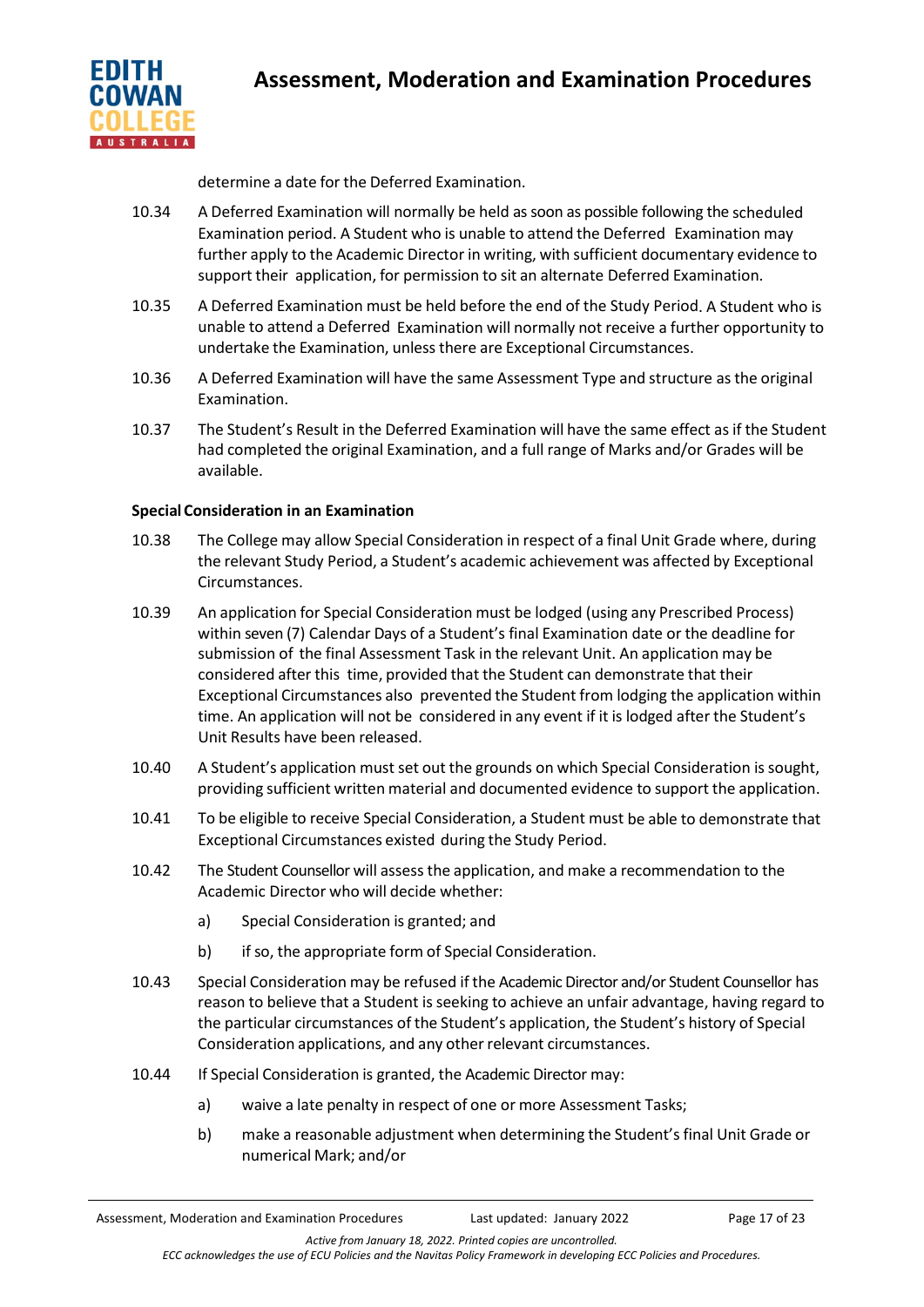

- c) allow a Student to submit an alternative or replacement Assessment Task by a nominated date (including the use of a viva voce Assessment in lieu of a written task), in which case the Student's Mark for the alternative or replacement Assessment Task will replace the original Assessment Task.
- 10.45 The Academic Director's decision regarding Special Consideration is final.

## **Lost Assessment Tasks**

- 10.46 The onus is on Students to keep copies of their Assessments. Problems with IT connectivity or hardware, for example, do not constitute grounds for an Extension or Deferred Examination.
- 10.47 Where reasonable grounds exist to suggest that a Student has correctly submitted an Assessment Task, but the Assessment Task cannot be located by the College and no unedited copy is available, the Academic Director may:
	- a) recommend that the Board of Examiners approve a final Grade and/or numerical Mark that is consistent with the Student's level of achievement in other Assessment Tasks for the Unit; or
	- b) offer the Student the option of re-performing the Assessment Task or performing an alternative Assessment Task within a reasonable period.

## **Supplementary Assessments**

- 10.48 To be eligible for a Supplementary Assessment, the following criteria must be met:
	- a) it is a Semester-based course;
	- b) for a Diploma Course, it is a 'Year 2' Unit (not all Year 2 Units are eligible for Supplementary Assessments);
	- c) the Student achieved a final mark  $\geq 45 \leq 49.5$ ;
	- d) the Student attendance is ≥80% for the Unit (not including Explained Absences);
	- e) the Student has submitted a legitimate attempt at all Assessments for the Unit; and
	- f) there is no record of Academic Misconduct by the Student for the Unit.
- 10.49 Supplementary Assessments will be granted within twenty-one (21) Calendar Days of the Final Examination period. However, ECC will aim to conduct Supplementary Assessments two (2) weeks following the end of the Examination period.
- 10.50 The Academic Director has the absolute right to grant or refuse Supplementary Assessments
- 10.51 Supplementary Assessments must be different to the Final Assessment for the Unit
- 10.52 Performance in other Units in the Semester may be considered when granting Supplementary Assessments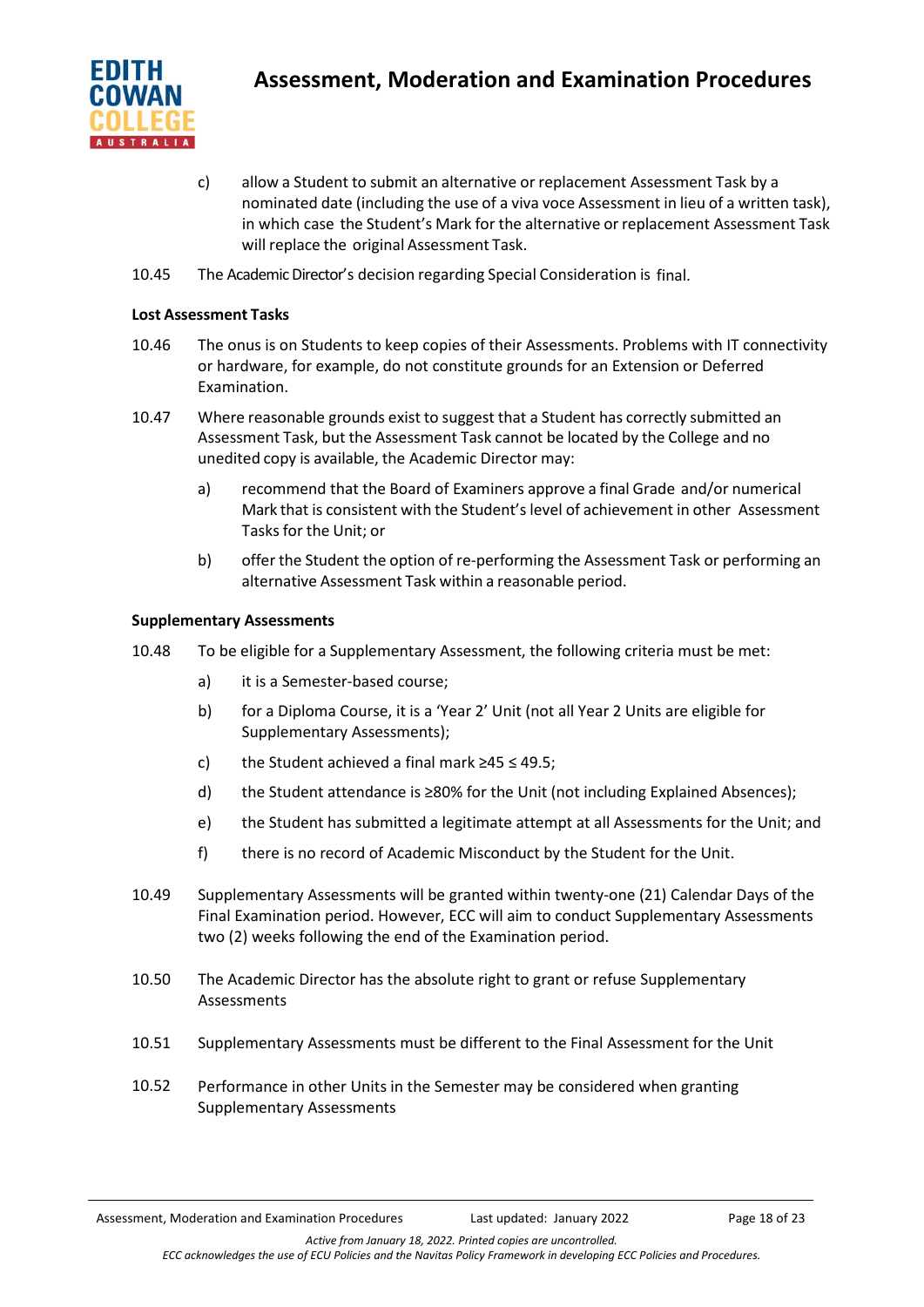

- 10.53 Units service-taught by Edith Cowan University will be managed by ECU under its Policies and Procedures.
- 10.54 Supplementary assessments will not be granted while any pending or Student Appeals for Academic Misconduct in any Unit are in progress.
- 10.55 Students that pass a supplementary assessment will be granted a grade of 'PS' (Pass Supplementary).
- 10.56 Students that fail a supplementary assessment will be granted a grade of 'FS' (Fail Supplementary).

## **11. GRADING SCHEMA**

11.1 For all Units, Unit Coordinators will submit proposed Results via Moodle by the nominated submission deadline. Proposed Results must reflect the level of Student attainment in relation to Benchmarked Standards.

| Grade | <b>Descriptor</b>            | <b>Mark</b>                                                                  |
|-------|------------------------------|------------------------------------------------------------------------------|
| P     | <b>Undifferentiated Pass</b> | Used for free English support Unit (ADU100)                                  |
| HD    | <b>High Distinction</b>      | $80 - 100%$                                                                  |
| D.    | Distinction                  | 70-79%                                                                       |
| CR.   | Credit                       | 60-69%                                                                       |
| C     | Pass                         | 50-59%                                                                       |
| CS.   | Pass Supplementary           | Student passes Unit after a Supplementary Assessment                         |
| N     | Fail                         | 0-49% (includes Students who withdraw after Week 10)                         |
| DE    | Deferred                     | Student's Mark is subject to sitting a Deferred<br>Examination               |
| W     | Withdrawn                    | Student has withdrawn from Unit / Course before Week<br>10                   |
|       | Incomplete                   | 50-100% (Unit not credited as Student failed a<br>Mandatory Assessment Task) |
| т     | <b>Tuition Only</b>          | Non-award Students with no formal Assessment                                 |
| EX    | Exempt                       | Recognition of Prior Learning                                                |

11.2 The following Grades Schema applies to ECC Diploma and PQP Courses:

## 11.3 The following Grades Schema applies to ELICOS Academic English Courses:

| Grade / Pass Mark | <b>Academic English Course</b> | Articulation / Entry Into       |
|-------------------|--------------------------------|---------------------------------|
| 65%               | AE3 pass Mark                  | <b>ECC Diploma</b>              |
| 65%               | AE4 pass Mark                  | ECU Undergraduate Program       |
| 65%               | AE5 pass Mark                  | <b>ECU Postgraduate Program</b> |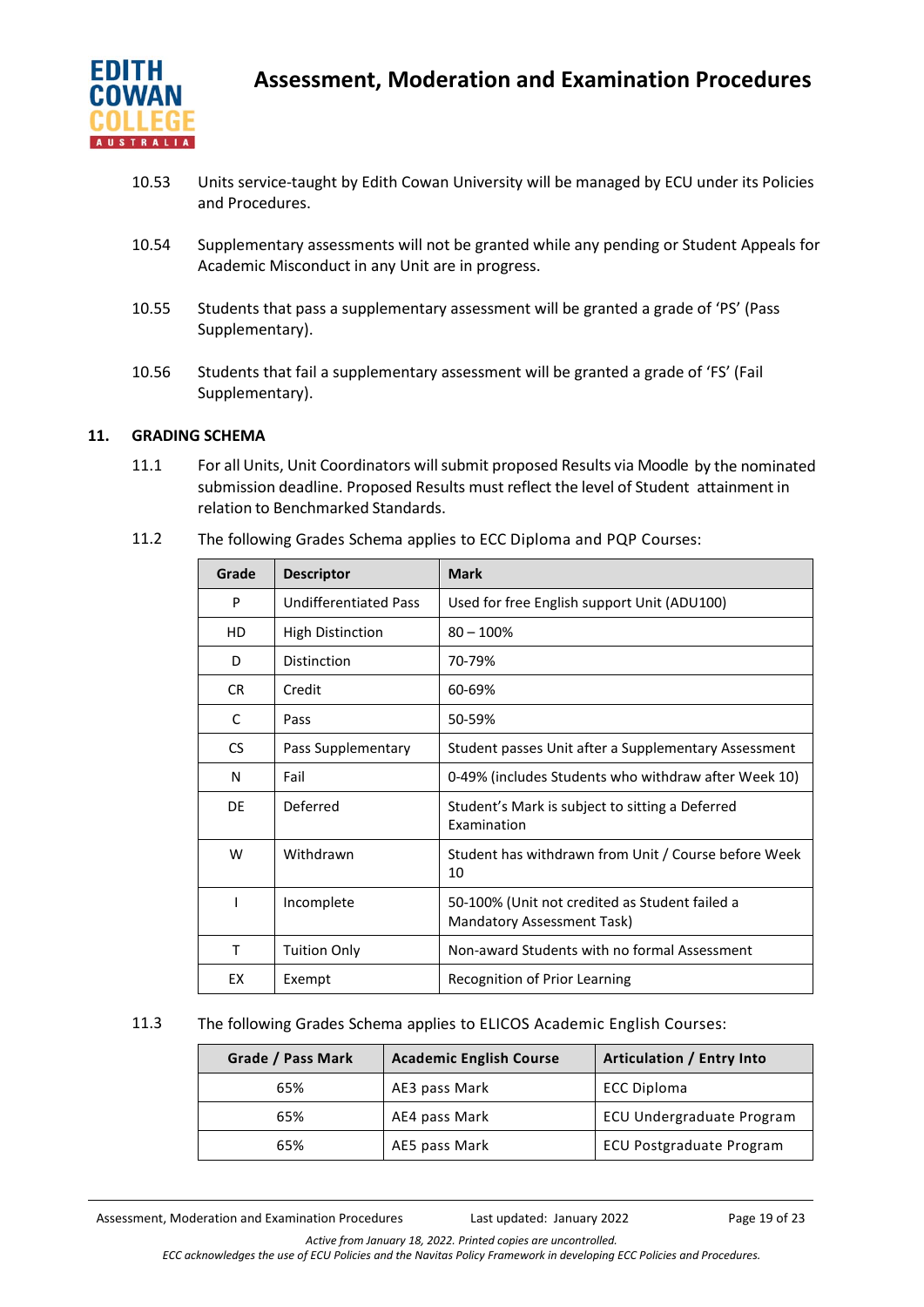

## **12. BOARD OF EXAMINERS: APPROVAL OF RESULTS AND GRADES**

- 12.1 Students will be informed of their Results for every internal Assessment Task (i.e. excluding any Examination) following the completion of post-Assessment Moderation.
- 12.2 Each Study Period, the Board of Examiners approves individual ECC student results, Academic Progression status and eligibility to graduate. It also considers grade distributions for consistency of results across locations, classes and teachers.

The Board of Examiners will note any irregularities or apparent anomalies in the pass rates of particular units as compared to previous Study Periods or other units within the course and will ask the Unit Coordinators to investigate and/or implement strategies in response.

- 12.3 Each Study Period, the ACBT Board of Examiners approves individual ECC student results, Academic Progression status and eligibility to graduate.
- 12.4 Each Study Period, the Board of Examiners validates ACBT Results and Grade distributions.
- 12.5 See the *Governance Charter* for the Terms of Reference and Membership of the Board of Examiners.

## **13. REVIEW MECHANISMS**

## **Informal Review**

- 13.1 A Student who has reason to believe that their Grade/Result for an Assessment Task, Examination or Unit does not reflect their level of achievement, may ask for an Informal Review of their Grade/Result within seven (7) Calendar Days of the Grade/Result release.
- 13.2 As part of the Informal Review, the Reviewer is to provide feedback on the Student's performance. A Student may ask to see their own Assessment Task or Examination script, and any relevant Marking guide or materials.
- 13.3 A Student may also ask for an Informal Review of declined request for a Deferred Examination.
- 13.4 The Reviewerin consultation with the Unit Coordinator, may (but is not obliged to) revise the Grade/Result awarded for an Assessment Task, Examination or Unit or allow the Student to sit a Deferred Examination, as part of the Informal Review process, having regard to equity matters in relation to other Students enrolled in the Unit when making a decision.
- 13.5 Within seven (7) Calendar Days of undertaking an Informal Review, the Reviewer, or Unit Coordinator will inform the Student in writing the outcome of the Informal Review.

## **Formal Review**

- 13.6 A Student may only request a Formal Review if they can demonstrate that they have engaged or attempted to engage in the Informal Review process in relation to the Grade/Result.
- 13.7 A Student who is dissatisfied with the outcome of an Informal Review, and who considers their Result for an Assessment Task, Examination or Unit does not accurately reflect their level of achievement or who wishes to question a declined request for a Deferred Examination, , may lodge a request for a Formal Review on any one or more of the following grounds: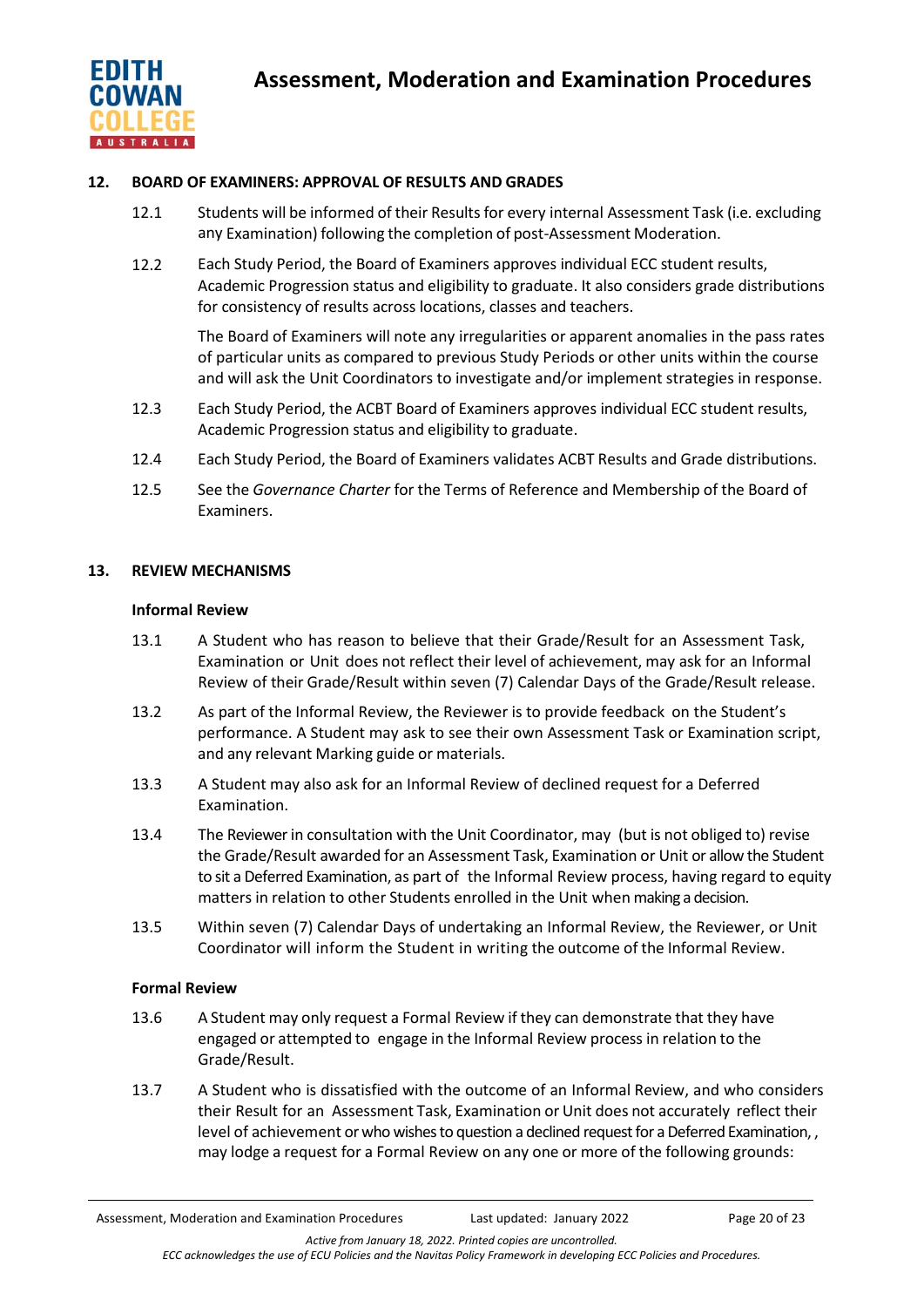

# **Assessment, Moderation and Examination Procedures**

- a) the Result was not determined in accordance with the method or criteria specified in the relevant Unit Outline or other written advice given by the College to the Student;
- b) information is available that was not available at the time of the original decision;
- c) the College has not adhered to its relevant Policies and Procedures;
- d) the Reviewer's judgement regarding the academic merit of any work submitted for an Assessment Task, Examination or Unit;
- e) the Result contained, was based on, or was caused by, a clear error; or
- 13.8 A Student may not request a Formal Review based on or in relation to any of the following matters:
	- a) the approved Learning Outcomes and Assessment Task methods for the Unit;
	- b) the Reviewer's determination of the level of performance or standard required by a Student to achieve particular Marks, including language proficiency;
	- c) the Student's personal, financial, visa or medical difficulties experienced whilst completing an Assessment Task, Examination or Unit;
	- d) financial, career, visa or other personal implications of not passing or achieving a particular Grade/Result in an Assessment Task, Examination or Unit;
	- e) Grade/Results received by the Student, or by other Students, in the same or other Units; or
	- f) the amount of effort put into work completed by the Student.
- 13.9 A request for a Formal Review of an individual Assessment Task or Examination, must be lodged within thirty (30) Calendar Days of the Result becoming available.
- 13.10 A request for a Formal Review of a final Unit Result must be lodged within thirty (30) Calendar Days of the Result becoming available.
- 13.11 Where a Student wishesto lodge a request for a Formal Review outside of the periods described in 13.9, the Student must include reasons and sufficient evidence as to why their request should be considered out- of-time. The Academic Director may in their absolute discretion, either in Exceptional Circumstances or where delay has been caused by the College, approve for review a request submitted outside of this period.
- 13.12 A request that does not use the Prescribed Process, is incomplete or inadequate, does not provide relevant evidence, or seeks an outcome that is not permissible under these Procedures, will be returned to the Student, providing reasonsforthe rejection and notifying the Student that they may resubmit the request within a further seven (7) Calendar Days.
- 13.13 Once accepted or resubmitted, the request will be referred to the relevant Academic Program Coordinator. A Formal Review will be conducted and determined by the Academic Program Coordinator. If the Academic Program Coordinator has a Conflict of Interest, they will refer the request to another Academic Program Coordinator who is not conflicted.
- 13.14 In conducting the review, the Academic Program Coordinator may, but is not obliged to: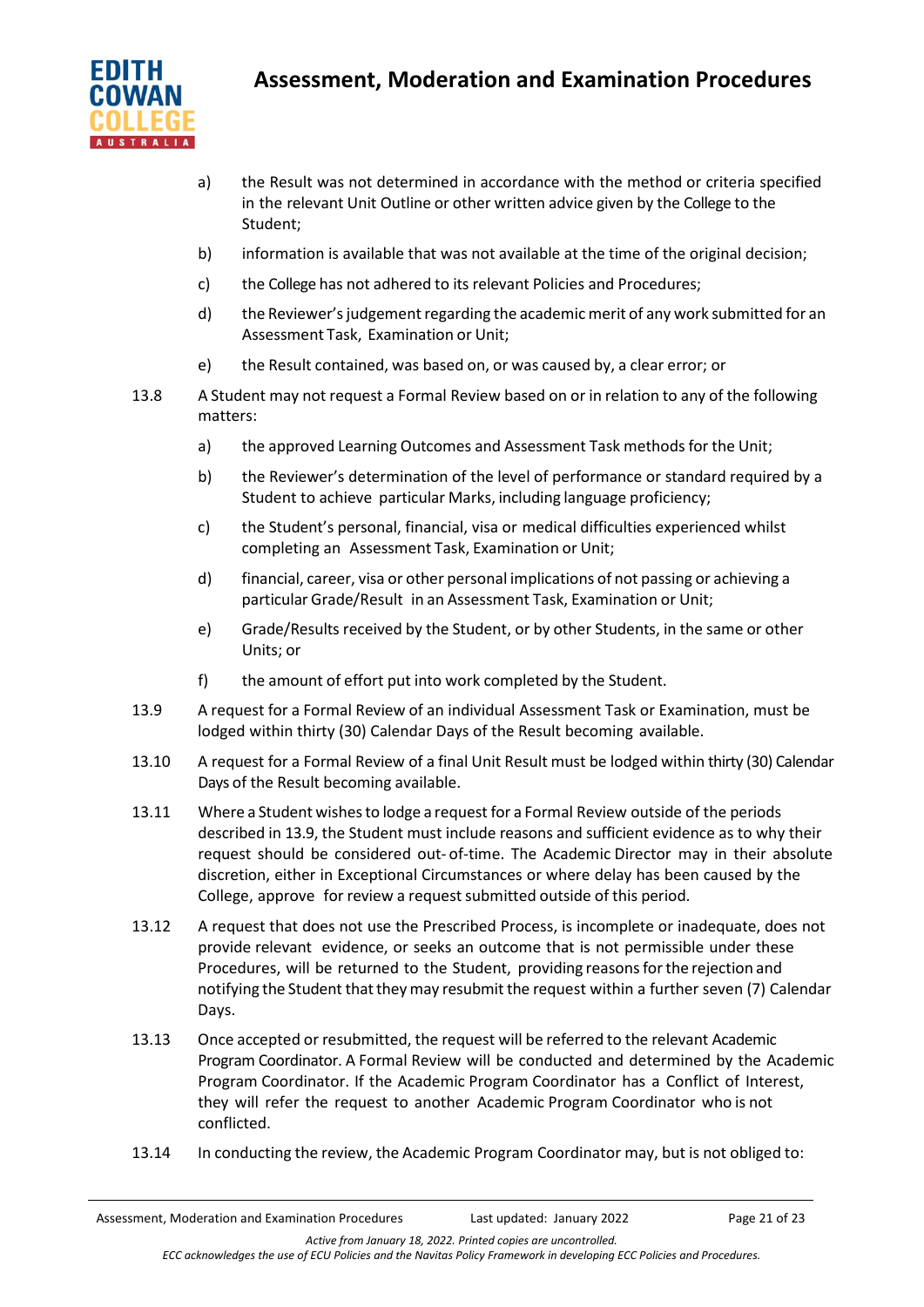

- a) consult with any relevant Staff member; and
- b) seek advice from relevant subject matter experts within the College, provided such experts do not have a Conflict of Interest.
- 13.15 Within fourteen (14) Calendar Days of the Student's request for a Formal Review:
	- a) the Academic Program Coordinator:
		- i. will determine if there exists a basis for a review of the Result or Grade;
		- ii. may nominate an alternative qualified person (which may be themselves) to conduct or participate in a review or recommend an adjustment to the Result/Grade; and
		- iii. will determine (with reasons) whether the Result/Grade should be confirmed, varied or set aside, and what other actions (if any) are to be taken (a Result may be lowered or increased in appropriate circumstances as part of a Formal Review); and
	- b) the College will notify the Student in writing of the Formal Review outcome including reasons for any decision made and will record this notification in its Student management system(s).

## **Appeal**

13.16 Students may Appeal to the Student Appeals Committee any decision reached in a Formal Review, as per the *Student Appeals Policy*.

## **14. RELATED DOCUMENTS**

- 14.1 These Procedures support the *Assessment Policy.*
- 14.2 Documents related to these Procedures include:

*Assessment Guidelines: Disabilities and Equity Academic Progression Policy*

## **15. CONTACT INFORMATION:**

For queries relating to this document please contact:

| <b>PROCEDURES OWNER</b>       | Academic Director                     |
|-------------------------------|---------------------------------------|
| <b>ALL ENQUIRIES CONTACT:</b> | <b>Quality and Compliance Manager</b> |
| TELEPHONE:                    | 08 6279 1133                          |
| <b>EMAIL ADDRESS:</b>         | justask@ecc.edu.au                    |